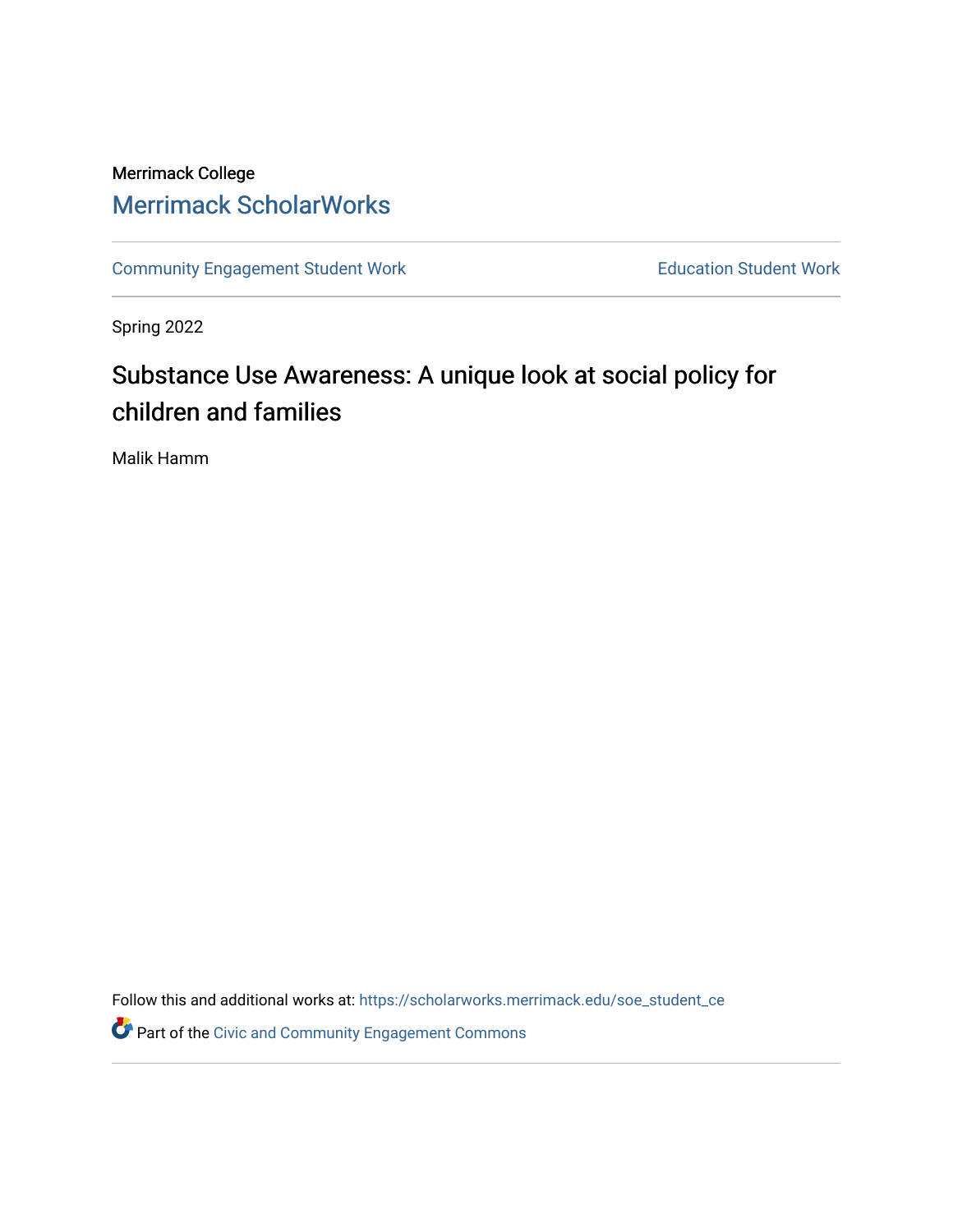## **Substance Use Awareness:**

## **A unique look at social policy for children and families**

Malik J. Hamm

Merrimack College

2022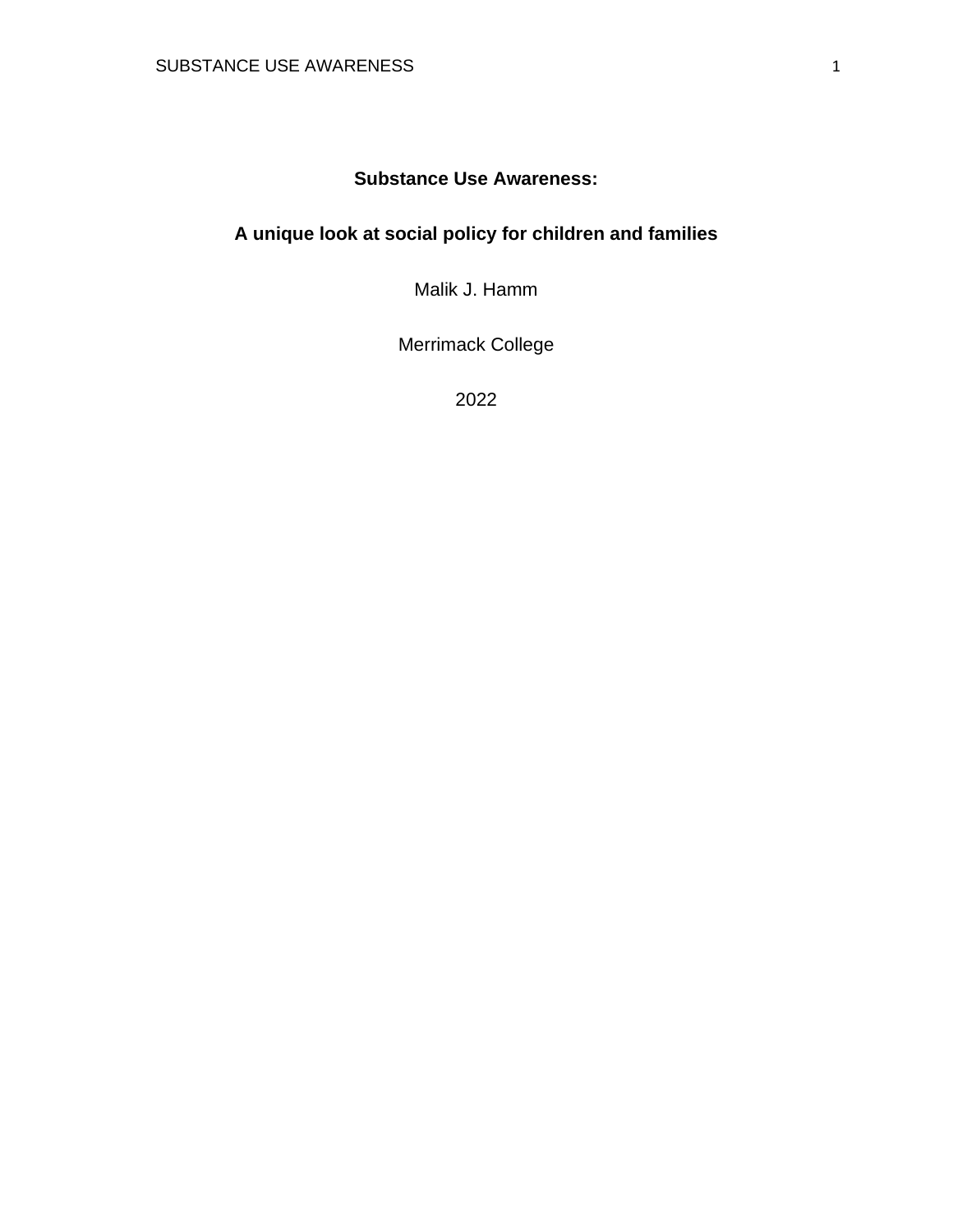MINI TITLE HERE2

## MERRIMACK COLLEGE

## CAPSTONE PAPER SIGNATURE PAGE

## CAPSTONE SUBMITTED IN PARTIAL FULFILLMENT OF THE REQUIREMENTS FOR THE DEGREE

## MASTER OF EDUCATION

IN

## COMMUNITY ENGAGEMENT

CAPSTONE TITLE: Substance Use Awareness: A unique look at social policy for children

## and families

AUTHOR: Malik J. Hamm

## THE CAPSTONE PAPER HAS BEEN ACCEPTED BY THE COMMUNITY ENGAGEMENT PROGRAM IN PARTIAL FULFILLMENT OF THE REQUIREMENTS FOR THE DEGREE OF MASTER OF EDUCATION IN COMMUNITY ENGAGEMENT.

| Audrey Falk, Ed.D.          | Audrey Falk      | 5/1/22      |
|-----------------------------|------------------|-------------|
| DIRECTOR, COMMUNITY         | <b>SIGNATURE</b> | <b>DATE</b> |
| ENGAGEMENT                  |                  |             |
| Sheila McAdams, Ed.M.       | Sheila Mc adams  | 5/1/22      |
| <b>INSTRUCTOR, CAPSTONE</b> | <b>SIGNATURE</b> | <b>DATE</b> |
| <b>COURSE</b>               |                  |             |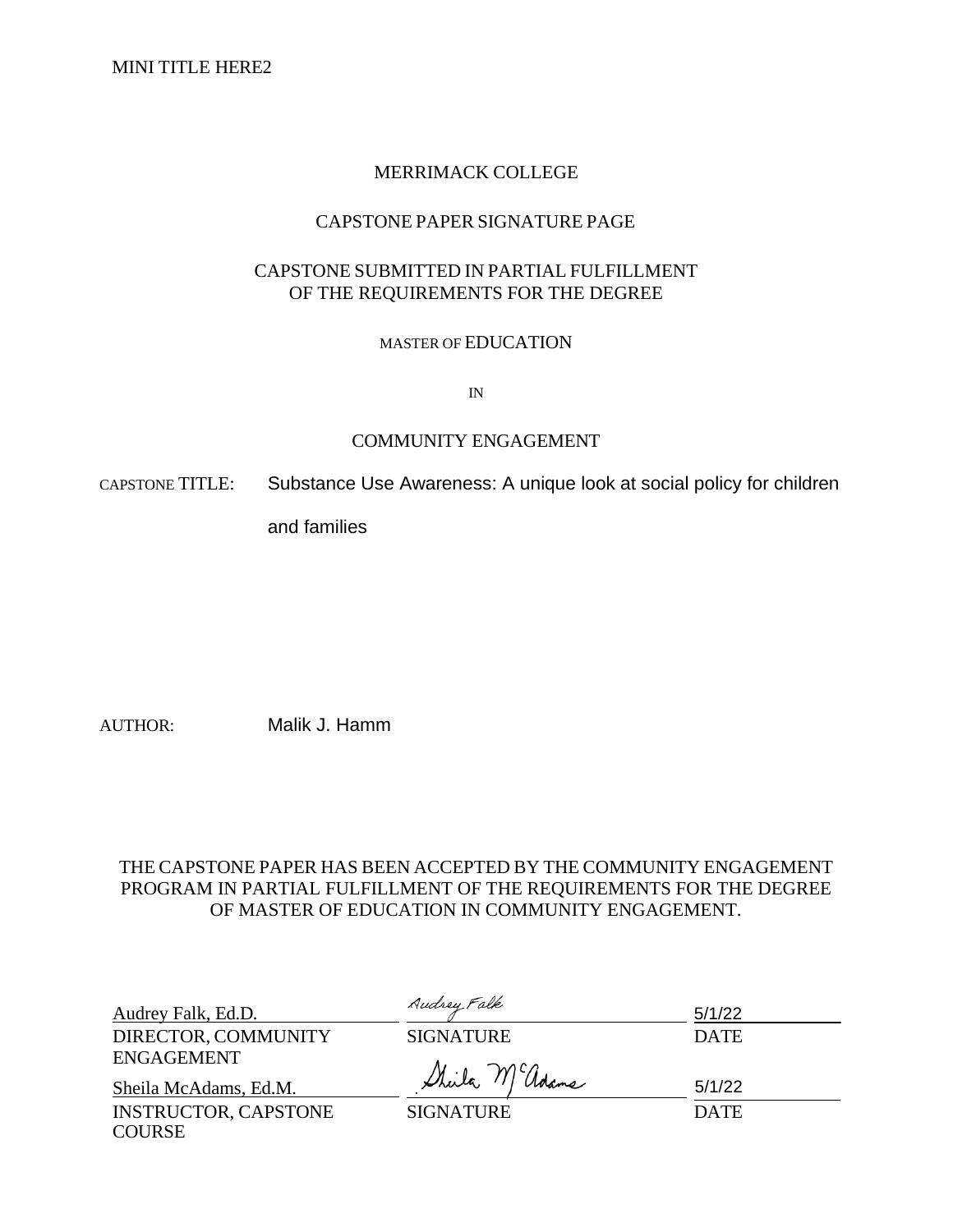## **Table of Contents**

|            | 3  |
|------------|----|
|            |    |
|            |    |
|            |    |
|            |    |
|            |    |
|            |    |
|            | 19 |
|            |    |
|            |    |
|            |    |
| References | 32 |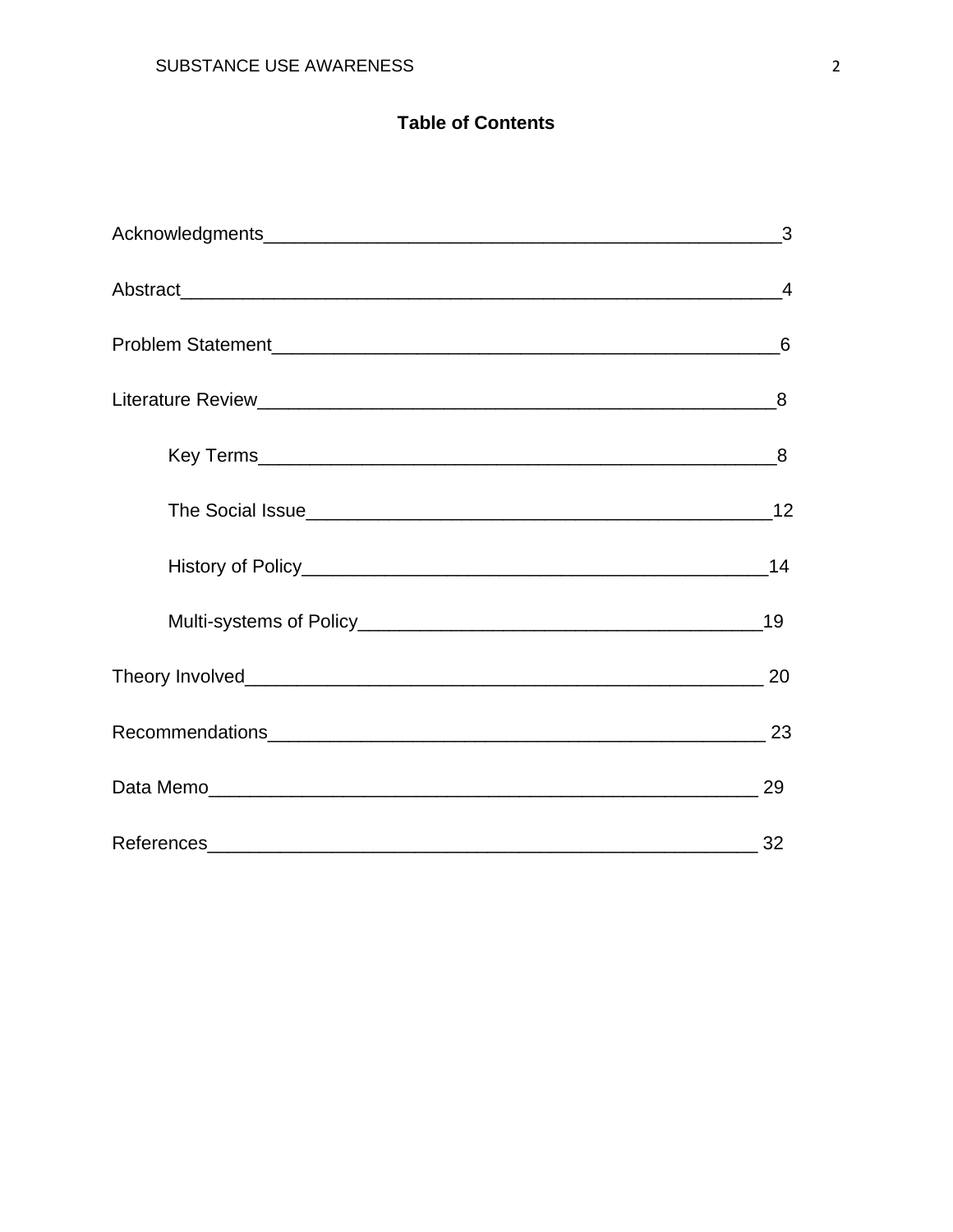## **Acknowledgements**

I would like to acknowledge the countless families who have lost loved ones through their mental health and addiction battles. I would also like to acknowledge all those who dedicate a portion of their time to building awareness and support for substance use prevention/treatment.

Next, I would like to show my gratitude to Dr. Falk, Professor Sheila McAdams, and the Community Engagement Team at Merrimack College for making this an elevating experience. This journey has been a challenging yet gratifying step in my journey towards a life and career of fulfillment.

Last but not least, I would like to dedicate this work to my late brother, Dante Hamm, and the whole Hamm family for their effort and support throughout this journey so far.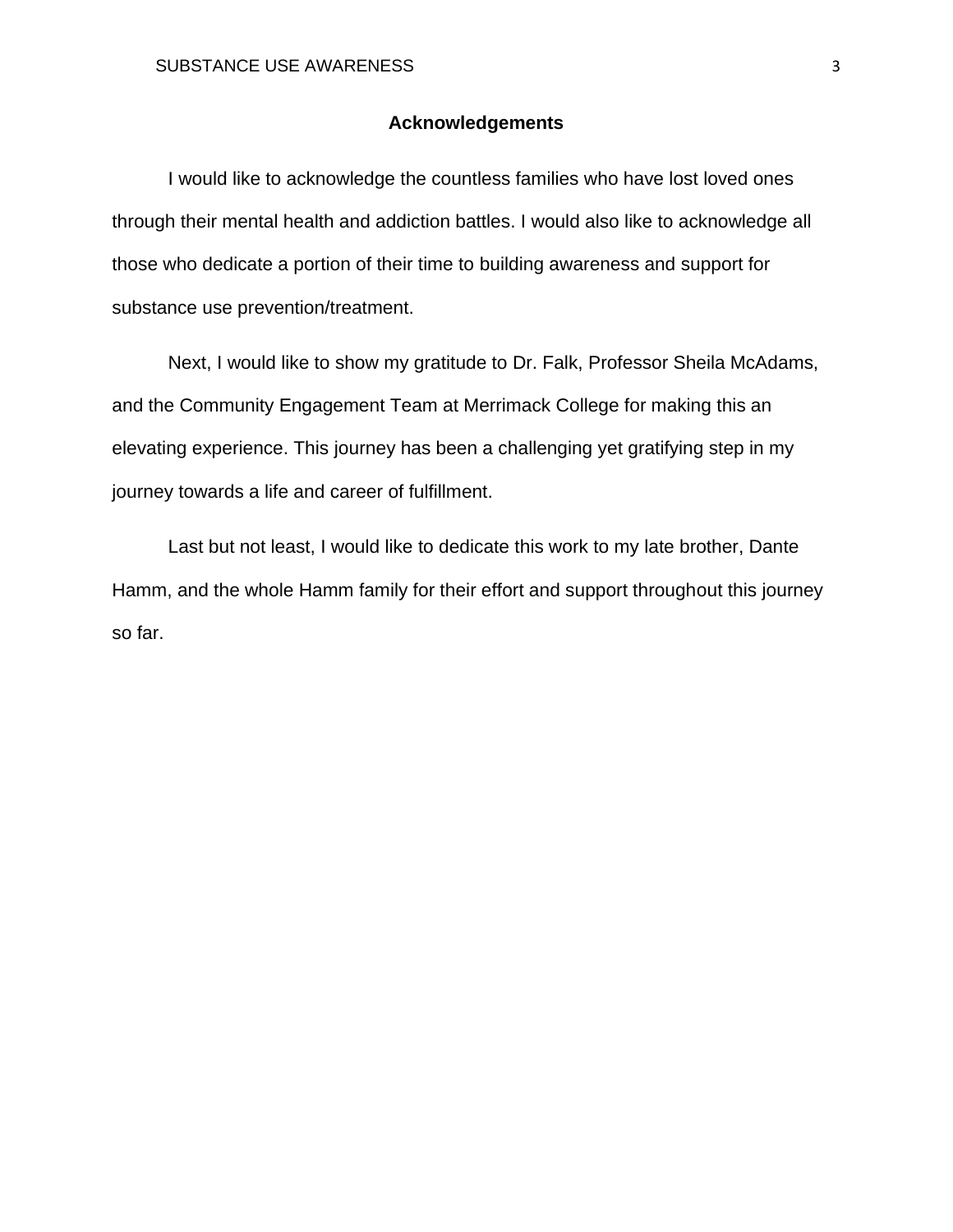### **Abstract**

This work is a collection of substance use and addiction research gathered in order to assess substance abuse treatment and services in regard to equity and inclusion. The history of the U.S. government's approach to substance use policy has led to stigma, criminality, and marginalization between groups in our community. Youth and families of all demographics are looking for ethical, informed mental health and substance use services to provide the best outcomes.

Stigmatizing language, overly marketed tobacco and alcohol products, restrictive policy, and rigid law-enforcement tactics promoting the criminality of both adults and juveniles for possession, trafficking, and operating under the influence, have shaped society's perception of substance abuse and addiction as negative and problematic. The advancement of science and technology, along with shifting social norms, have slightly shifted the government's tolerance for select substances and added the options of treatment to supplement detention.

It is the mission of hundreds of non-profit organizations, professional associations, and research institutions to provide data and resources to build addiction and substance abuse awareness in communities. Evidence-based treatments providing a risk and resilience approach have been received as best practices by many researchers.

Like many of the United States' social movements, substance use and addiction advocates work to destigmatize language and attitudes towards the issue as well as bring diversity, equity, and inclusion into its resolution. Youth and families deserve the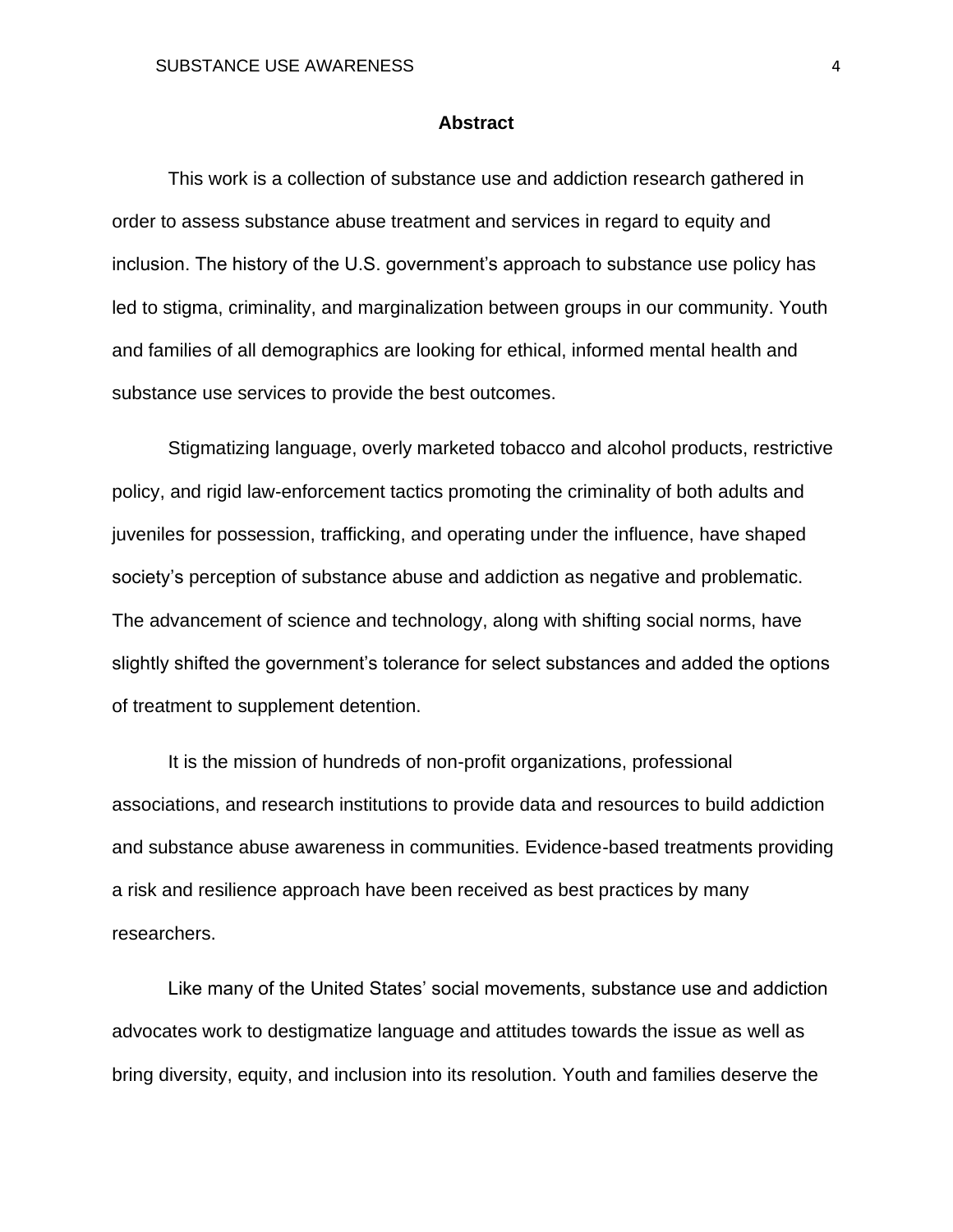right to receive appropriate treatment services no matter their social status or demographic. Data that supports inequity and disparity between communities should be evaluated in order to create new socially and culturally informed recommendations. Connections between populations disproportionately affected across social systems can be made and ultimately deserve a social policy that addresses and resolves all traces of structural inequality.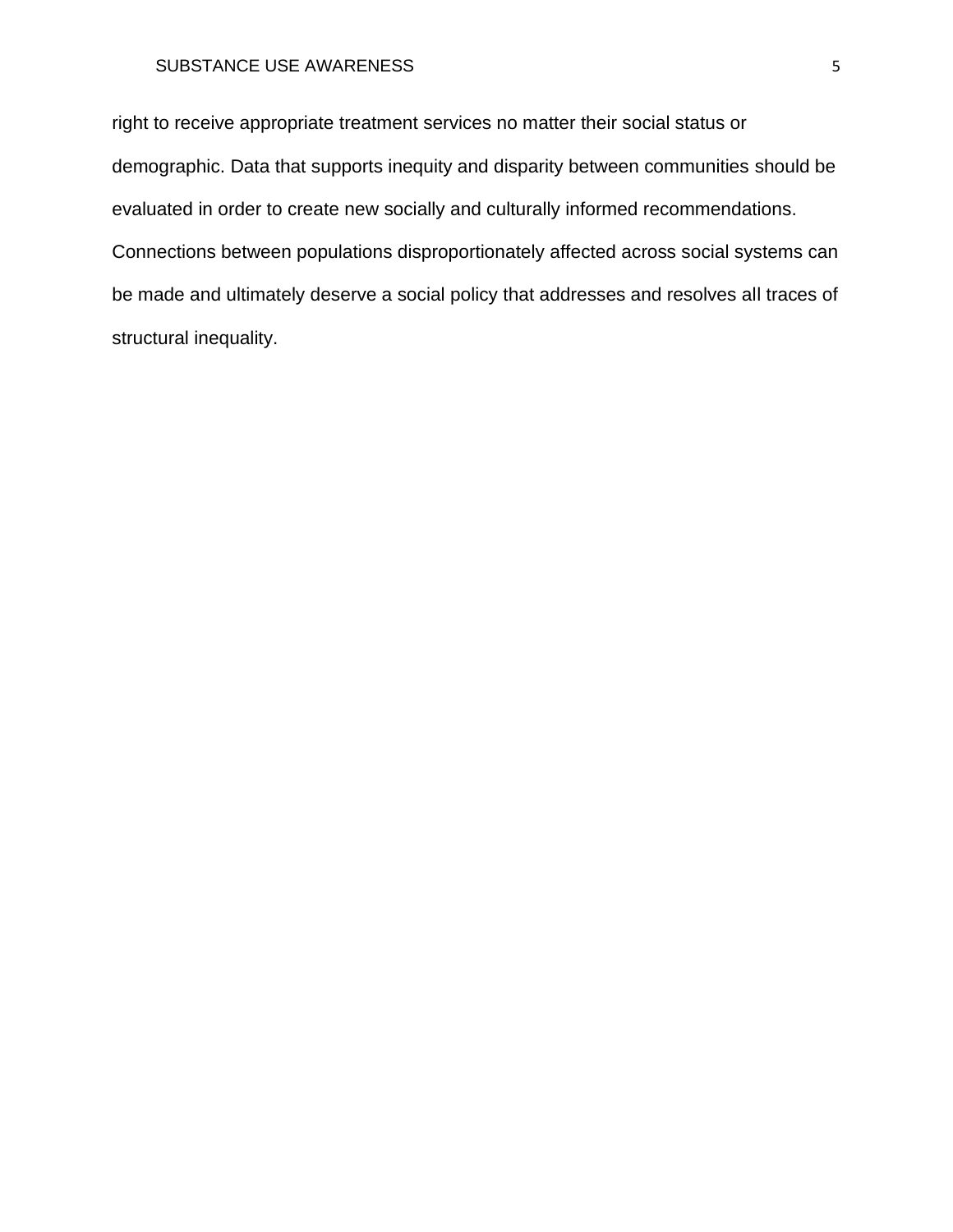### **Problem Statement**

Throughout US history, the government's power, tolerance, and attitude towards addiction, combined with increased scientific study defining addiction/treatment, has directly affected families in our nation. From policies defining age limits on buying/using laboriously marketed tobacco and alcohol products to stiff trafficking/possession penalties, disproportionately affecting communities of color, restricting substance use instead of education/treatment has been the primary approach to this issue. The wrong approaches to addiction and substance use policy promoted criminality, exclusion, and stigma between communities.

General terms commonly associated with addiction and substance use may miseducate or misinform communities (i.e., addicts, junkies, ghettos). However, recent research and study define addiction as a mental disorder and not a choice made by a compulsive or dangerous criminal. Unfortunately, this wavering attitude toward addiction has hindered legislators from creating equitable policies addressing substance use and promoting education and treatment.

Collaboratively, substance use policy and education policy could use a more effective framework to support our youth and families, promoting better outcomes in the future for all communities. Understanding the young history of substance use policy and its impact on society and cultural circumstances is essential. Without the scientific research and study of addiction and treatment, power and influence have restricted access to equitable service for all members of society. Policies and initiatives should reflect inclusiveness no matter race, age, economic status, gender, religion, and beliefs. Jenson et al. (2021) does an excellent job presenting research and raising questions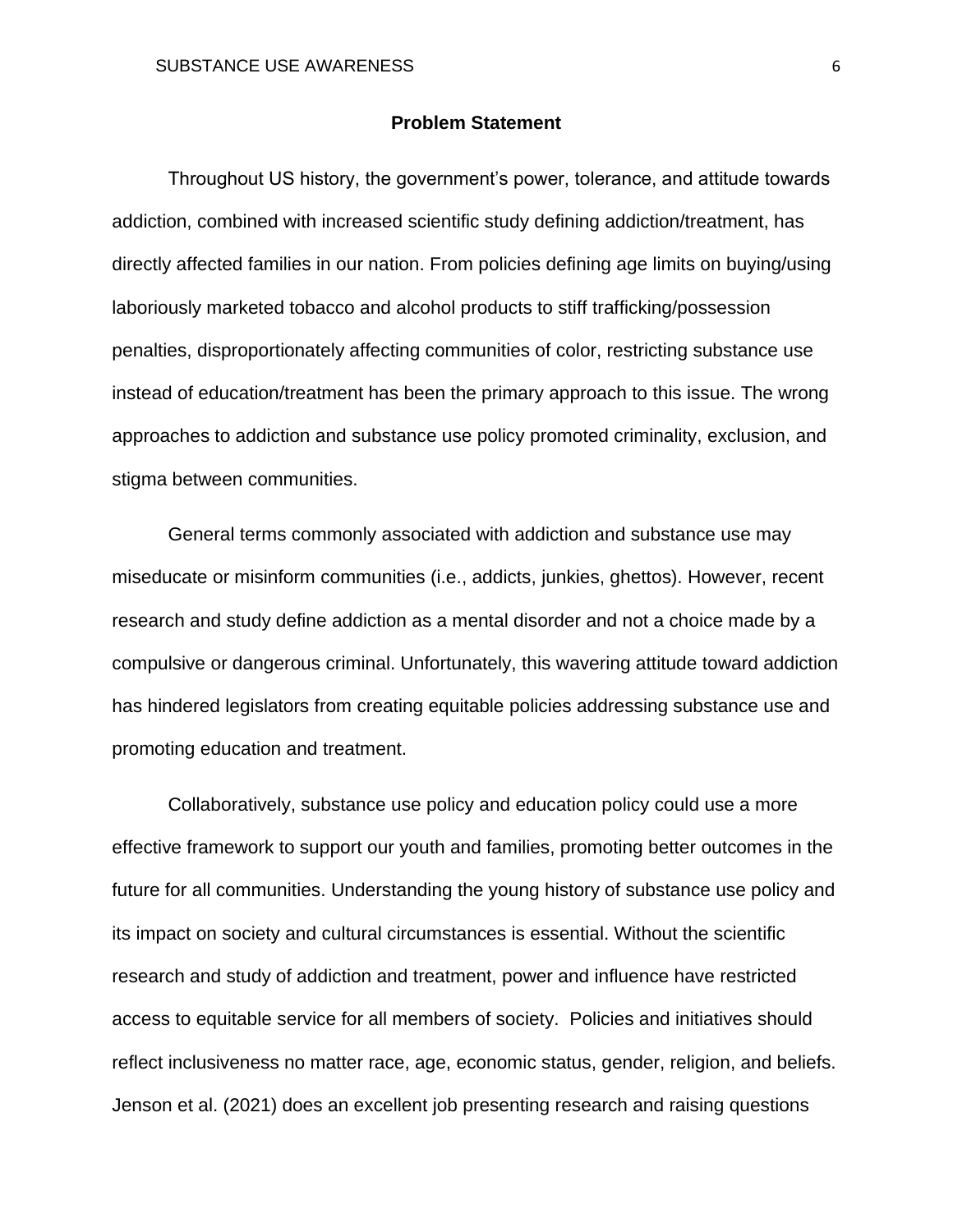around policies across sectors and taking a risk and resilience perspective to promote change.

Since 2013, my focus has been developing and implementing programming designed for youth to develop skills enhancing academics, social-emotional learning, mental health, and wellness. There are three very impactful areas in our youth's lives and development in which they have very little control and seemingly inadequate tools for success. First, identifying issues together is critical. Second, distinguishing between the youth's reality and the parent's is most important when identifying issues. Third, taking this more holistic approach to youth development is an eye-opening educational and therapeutic experience for parents as well as youth. This process is also known as a risk and protective factors approach.

Connecting the two generations in this way brings a better understanding of issues (mental, emotional, or behavioral), factors involved (ecological and social conditions), and available or appropriate treatment options (Hawkins et al., 1992). The primary issue, in this case, is the cultural construction created around substance use hindering the space for treatment and rehabilitation. This step of the process is where most systematic issues may arise. "Although recent decades have shown a substantial increase in the availability of evidence-based prevention and treatment options, families today continue to face the same barriers to high-quality mental health care and social conditions that increase the risk for disorders'' (Hall et al., 2021). Yes, there are many more options today for the parent/guardian's child presently than they experienced in their youth but is this enough to support the increasingly large amount of youth struggling today across the US?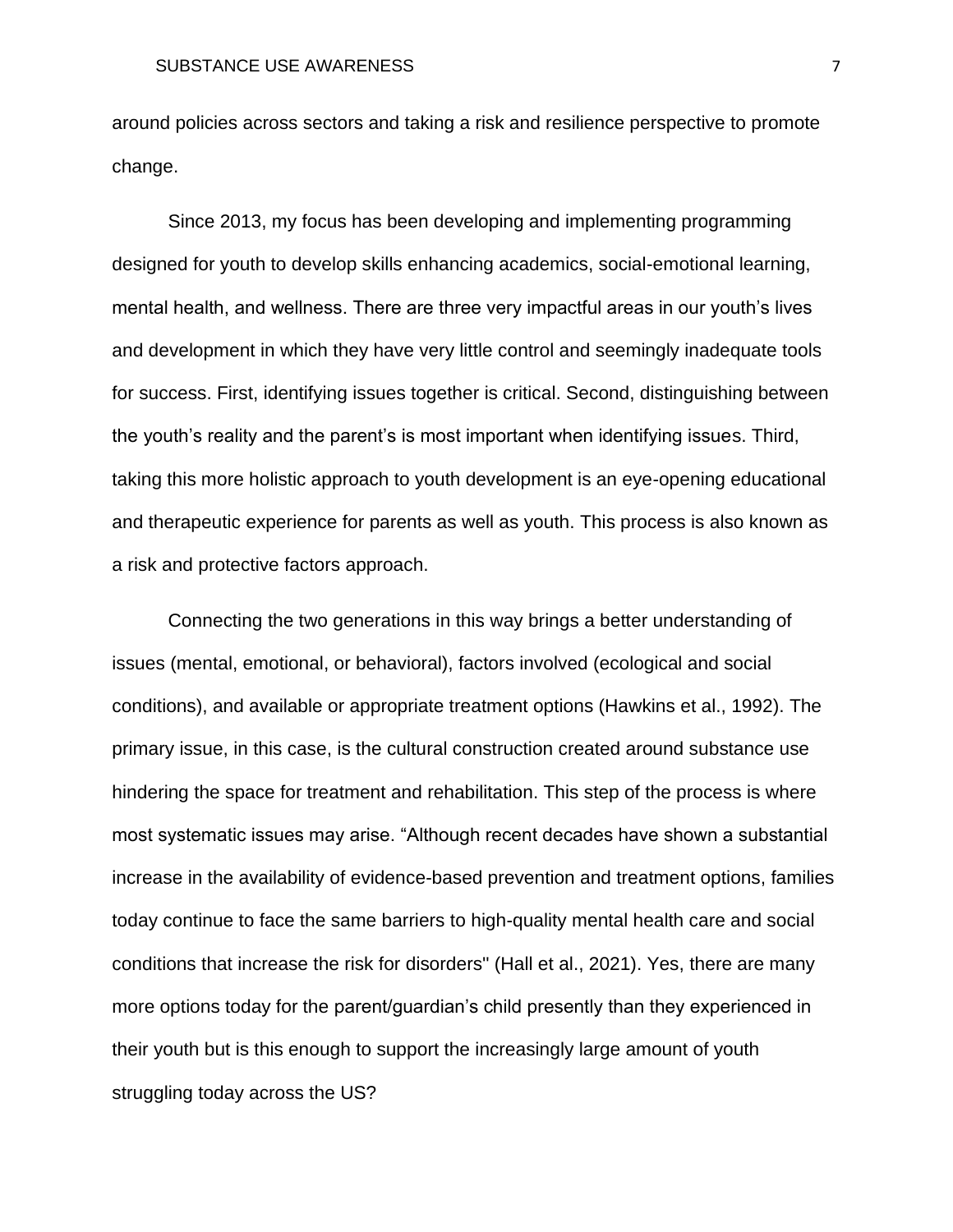### **Literature Review**

Substance abuse is a social issue the nonprofit sector has recognized and combated for a short time in U.S. history. When strategizing on how to help make a difference in a variety of communities affected by substance use and misuse, a deep dive into the United States' history of scientific addiction study, political influence, and policy is needed to gain understanding. In the early 1900s, the United States government cultivated policies and decisions to classify and regulate mental health diagnoses and drugs related to approved medical practice. General questions on effects and behaviors arose as many markets developed. Science and study received attention and funding to help make significant policy decisions. Unfortunately, many question the ethical nature of dominant political beliefs and influence during this time regarding inclusion and equity. Researchers believe this influence led to swayed scientific explanation and its specific and intentional verbiage. Insight can be found by looking at some of these terms, their definitions, and social indicators.

## **Key Terms**

Today, Merriam-Webster dictionary (M&W) defines *addiction* as "a compulsive, chronic, physiological or psychological need for a habit-forming substance, behavior, or activity having harmful physical, psychological, or social effects and typically causing well-defined symptoms (such as anxiety, irritability, tremors, or nausea) upon withdrawal or abstinence" (Merriam-Webster, n.d.). This term dates back to its first uses in the 1530s. Earlier definitions by M&W (n.d.) phrase *addiction* as a "strong inclination to do, use, or indulge in something repeatedly." Many modern non-profit organizations are noticing a growing sense of scientific and psychological implications in the meaning in today's definitive context.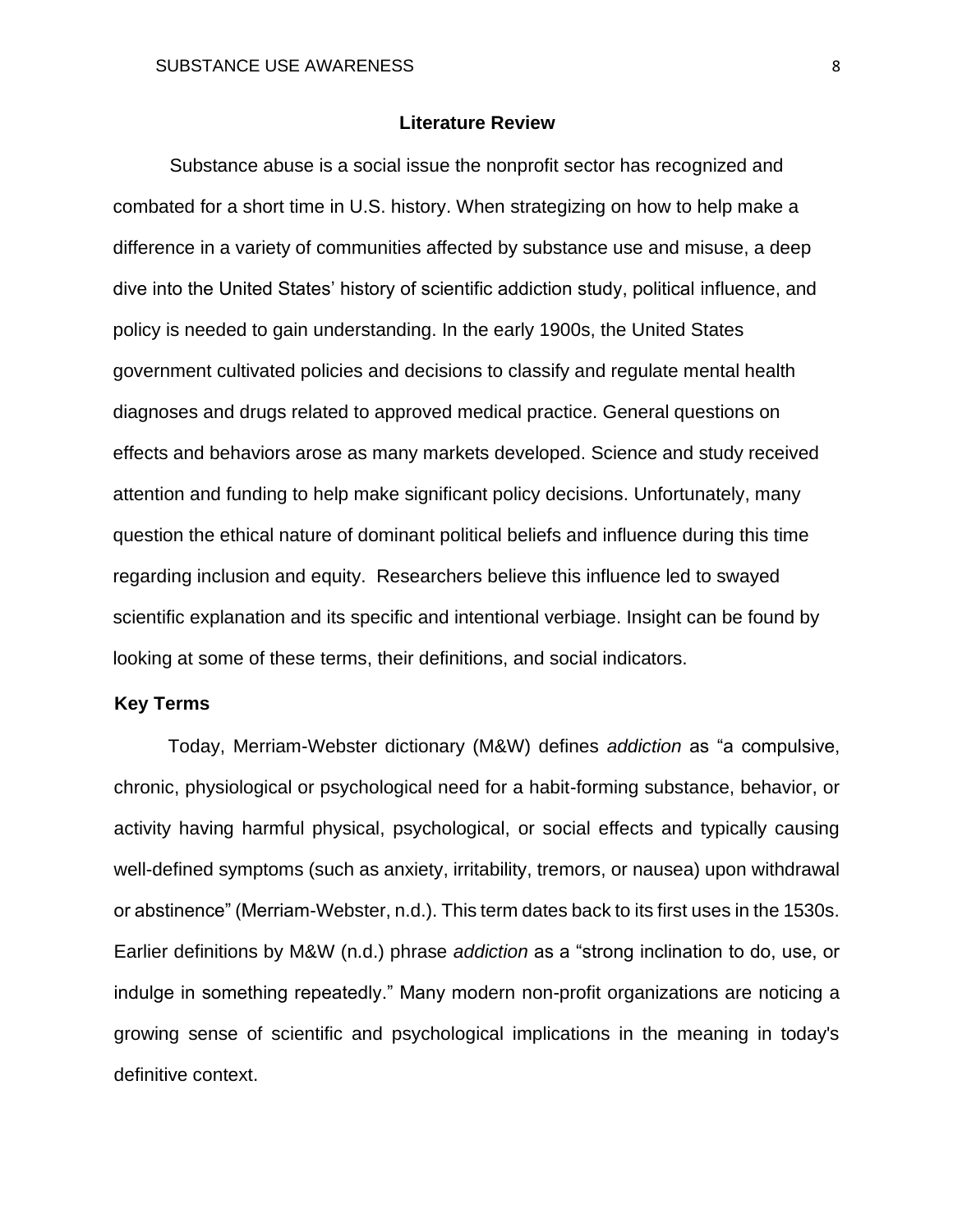Early substance use policy in the 1900s was influenced by the social and political views which determined appropriate and illicit use. Also, much like the term addict which developed negative social indicators, simply adding the noun form or person (or animals in scientific studies) owning the "condition" ensured no one in society really would like to be associated with these struggling community members.

Today, Merriam-Webster (n.d.) defines a *substance* as "matter of particular or definite chemical constitution" and more closely related to "something (such as drugs or alcoholic beverages) deemed harmful and usually subject to legal restriction." Phrases such as "deemed harmful" and "legal restriction" indicate the social determinations made throughout the term's traditional cultivation. *Substance abuse* as defined by Merriam-Webster (n.d.) today is the "excessive use of a drug (such as alcohol, narcotics, or cocaine): use of a drug without medical justification." Medical justification also adds a specific connotation suggesting that usage, without professional approval, indicates wrongdoing.

The term *drug* dates back to the early 1600s. It was defined as "a substance used in dyeing or chemical operations (Merriam-Webster, n.d.)." In an updated definition, it is explained as "a substance used as a medication or in the preparation of medication. Something and often an illegal substance that causes addiction, habituation, or a marked change in consciousness" (Merriam-Webster, n.d.). Research highlighting the rapid cultural changes, social influences, and policies formed around substance use is reflected in these changing terms. A substance, by definition, is also "anything, including food, added to the body with the intent to affect its structure or function" (Merriam-Webster, n.d.). Generally, food or water is not understood by communities as a literal substance, certainly neither a drug nor illicit.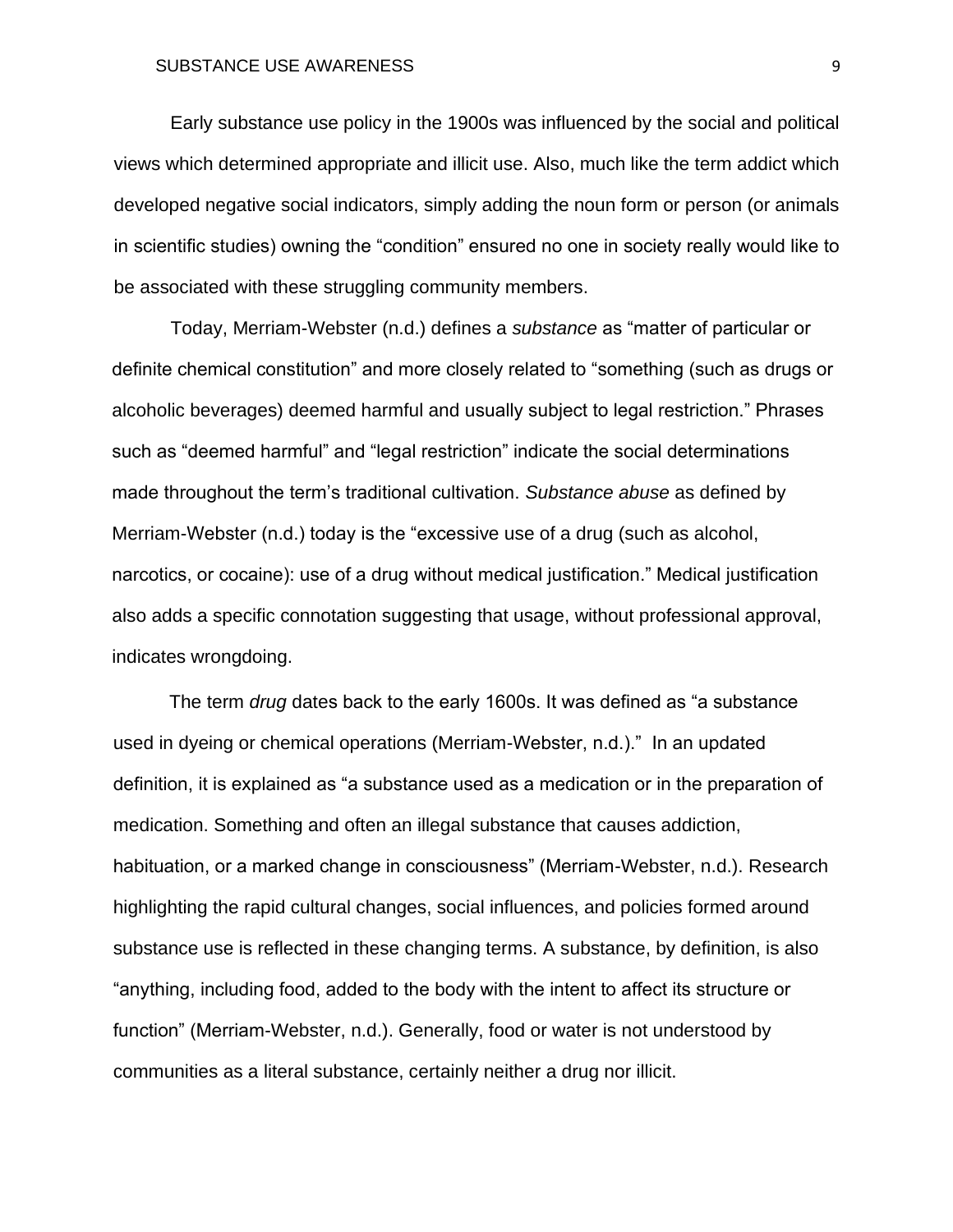The early steps in the journey of addiction and substance use policy classified substances and specifically set regulations around actions/people that landed outside of dominant social norms at the time. For example, in 1914 the government passed the Harrison Narcotics Act outlawing the making, selling, or possession of "narcotics" (Hall et al., 2021). Medical and pharmacology standards developed as economic and political factors align. In 1904, the Pure Food and Drug Act was passed and industries were required to label the ingredients of their products. Next, came penalties and policies after committing crimes outside of set laws. As correctional facilities were established and began filling up with drug-related offenders, the inequities of social conditions and community impact became clear. The effects of these restrictive policies created an image in society conveying what an addict should, and should not, look like, and where an addict could, and could not be, found. These policies, and evolving social expectations, force us to question inclusion as addiction and substance use policy shifts through its history.

Nonprofit organizations like the Substance Abuse and Mental Health Services Administration are operational today because of the scientific study and development of substance abuse and its recognition as a social issue. SAMHSA leads federal research to produce substance abuse treatment for communities nationwide (2014). SAMHSA (2014) formally defined substance abuse as a "disorder", in contrast to one hundred years prior, when common thoughts were closely related to criminology and ethics.

Shatterproof is a non-profit organization committed to researching advancements in substance abuse treatment as well as the de-stigmatization of language and perspectives around addiction. In Shatterproof's research regarding language they identify four main categories of stigma in their National Movement To End Stigma: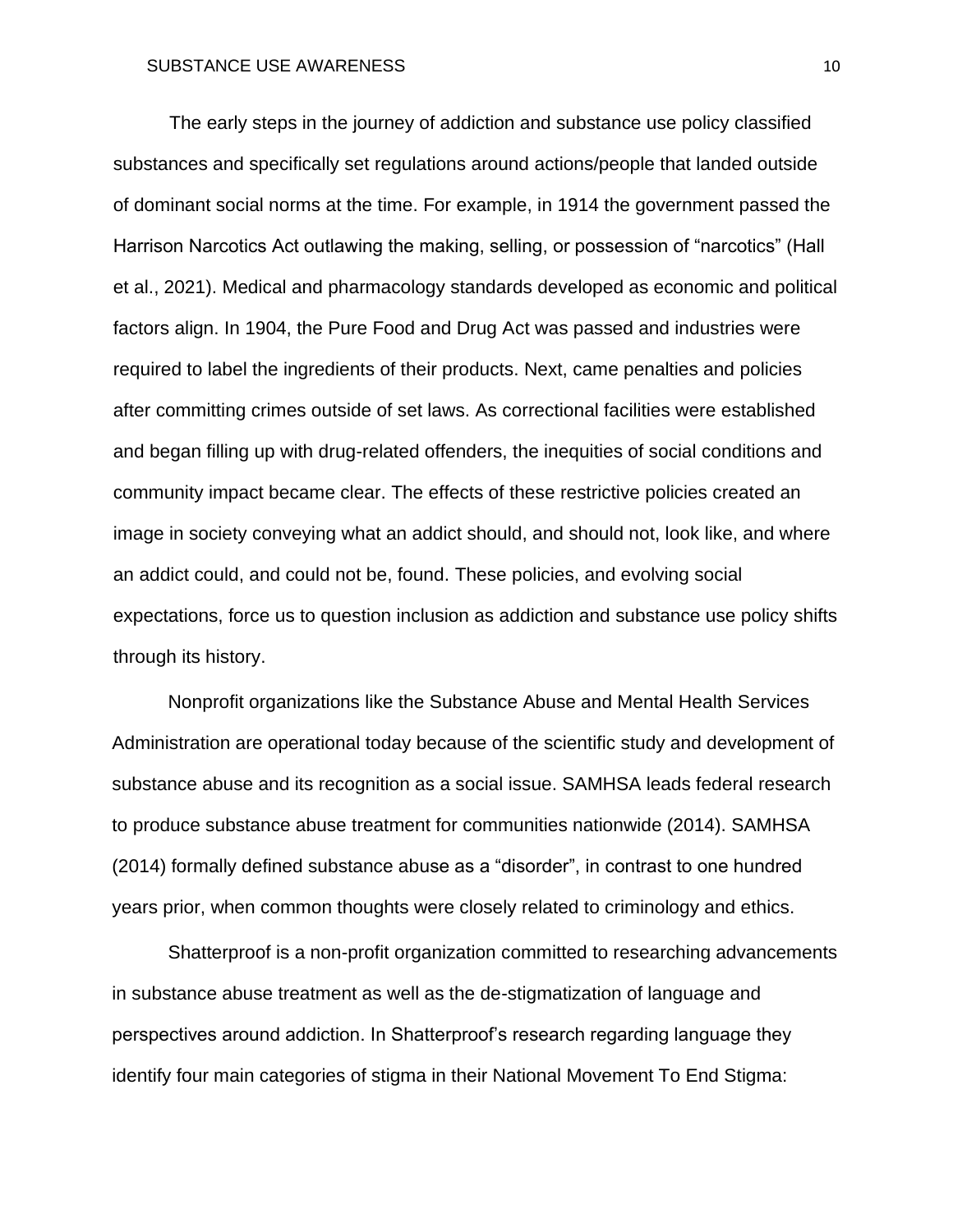*1. Public stigma is society's negative attitudes towards a group of people, creating an environment where those addicted are discredited, feared, and isolated. These attitudes are informed by prejudices, discrimination, and stereotypes, which contribute to public stigma overall. In a recent survey, fewer than 20% of Americans said they were willing to associate closely with someone who is addicted to prescription opioids as a friend, colleague, or neighbor.*

*2. Structural stigma refers to systems-level discrimination, such as cultural norms, institutional practices as well as health care policies that constrain resources, opportunities, and wellbeing. It generates structures that explicitly or implicitly exclude a stigmatized population from participating in society. 3. Self-stigma occurs when individuals internalize and accept negative stereotypes. It turns a "whole" person into someone who feels "broken" with little* 

*or no self-esteem.*

*4. Stigma against medications for opioid use disorder: despite their proven effectiveness, FDA-approved medications are thought by many to be "trading one addiction for another." As a result, these medications are under-prescribed, underutilized, overly restricted, often not covered by insurance, and even actively discouraged in some treatment or recovery settings"* (Shatterproof, 2021).

Shatterproof's identification of these four major areas of stigma succinctly highlights the challenges faced in designing social policy and programs to improve outcomes for substance abuse. Similar organizations join this effort to create awareness around the stigmas created by language and subconscious bias. Non-profit organizations leading research supporting quality care for individuals with substance use disorders have honed in on key changes necessary in creating initiatives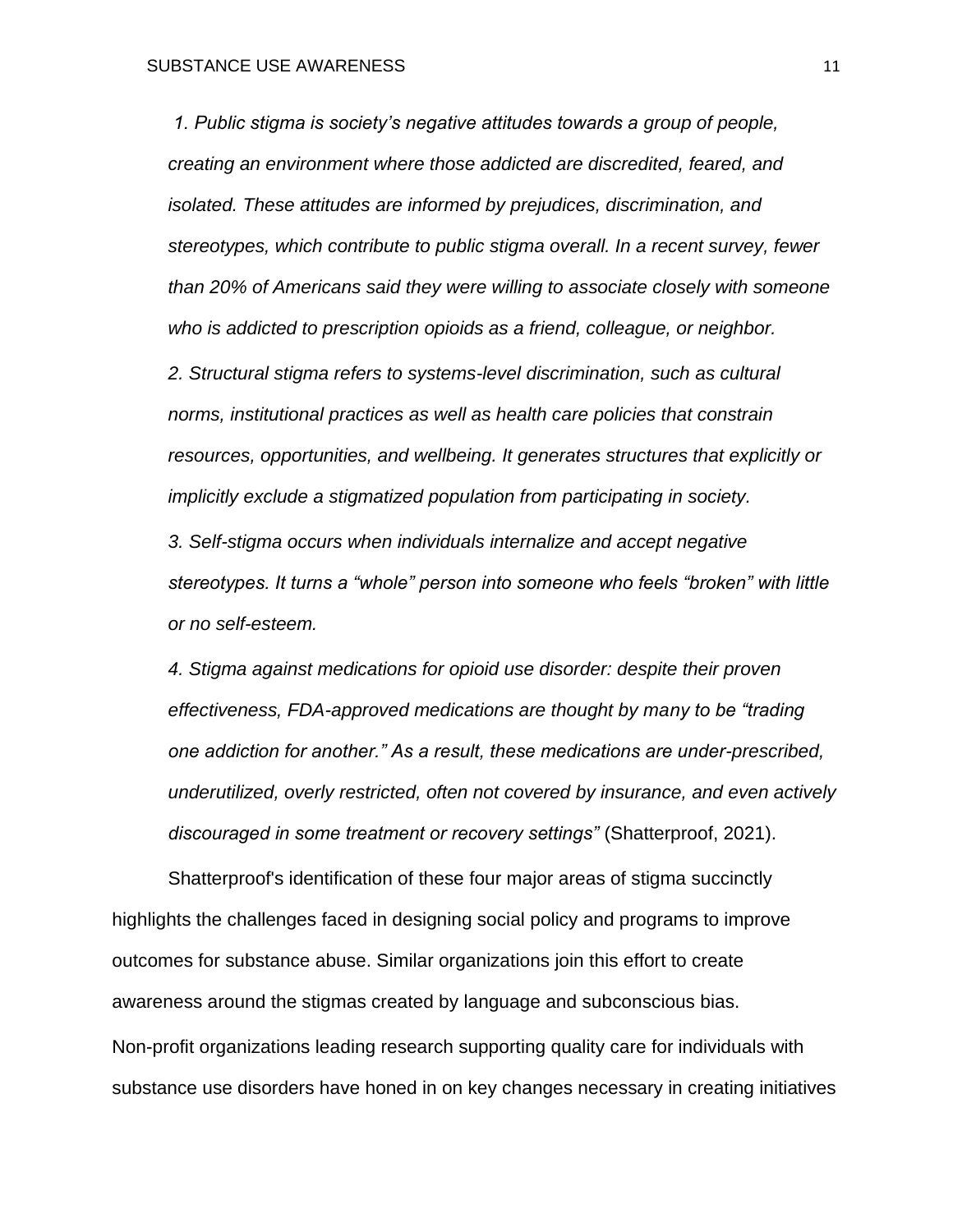that destigmatize communities.

#### **The Social Issue**

"Adolescent substance abuse has been the subject of frequent discussion in local, state, and federal policy circles since the 1960s" (Anthony et al., 2021, p. 261). In 2018, overdoses became the leading cause of injury-related deaths with more than 67,000 casualties (CDC, 2020). Over this span of time, even large sums of money have proved not to be the answer to society's substance use issues. In the fiscal year 2021, the Trump presidential administration budgeted 35.7 billion dollars toward domestic law enforcement and prevention (National Drug Control Strategy, 2020). (See Figure 1). The National Survey of Substance Abuse Treatment Services (N-SSATS) provides a breakdown of all U.S. substance abuse treatment services outside of prison facilities (2020). (See Figure 2). The two major sectors contributing to these services are the Private Non-Profit Sector, operating 50% of facilities (serving 46% of all clients), and the Private For-Profit Sector, operating 41% of all facilities (serving 45% of all clients) (SAMHSA, 2020). Analysis of the effectiveness of substance abuse treatment using data points of money and treatment services can further support adjustments in our solutions to combat this social issue.

Most scientists and medical researchers now consider dependence on alcohol or drugs a "long-term illness, like asthma, hypertension (high blood pressure), or diabetes" (Substance Abuse and Mental Health Services Administration, 2014). In some cultures, people with "these disorders once were thought to have a character defect or moral weakness; some people mistakenly still believe this. Most people who drink alcohol drink very little, and many people can stop taking drugs without a struggle. On the other hand, some people develop a substance use disorder—use of alcohol or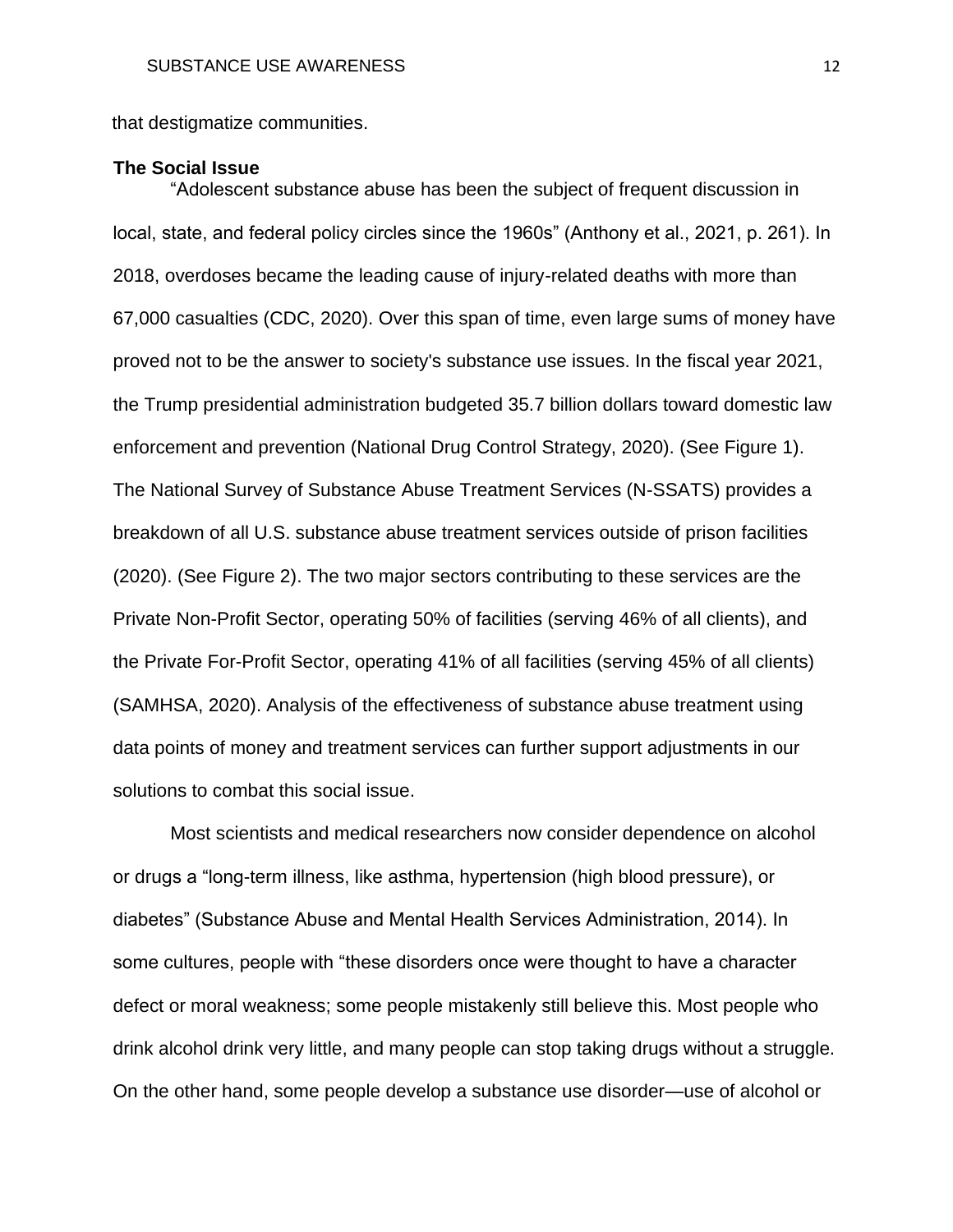drugs that is compulsive or dangerous (or both)" (SAMHSA, 2014).

This noticeable difference in belief and approach historically suggests that there may be many misconceptions and conflicts that present when creating consistent policy, regulating, addressing the issue, and planning inclusive services and programming. Today, the presence of underserved communities has been a driving reason for nonprofit sectors/organizations to make it their mission to help equip families with tools and resources to cope with and overcome substance abuse. Many of these non-profit organizations recognize that a community-based approach can be used to raise awareness about the realities of addiction.

#### **History of Policy**

The cultivation of policies around substances in the U.S. began with public identification.

*"In 1914, the United States began outlawing psychoactive drugs or adding them to a list of controlled substances that could be dispensed only by prescription from a specially licensed physician. This list of controlled substances*  has grown substantially over time. The only opposing trend was the repeal of the *prohibition of alcohol in 1933. Today alcohol, tobacco, and caffeine are the only substances widely recognized as psychoactive that remain available without a doctor's prescription"* (Robins, 1995).

Today, legal tobacco consumption leads our nation's causes of preventable disease, disability, and death (CDC, 2022). About 1,600 youth try their first cigarette every day (CDC, 2022). The U.S. government and dominant public opinion influence what is appropriate and inappropriate for medical and recreational purposes. The National Minimum Drinking Age Act of 1984, set the U.S. Minimum Legal Drinking Age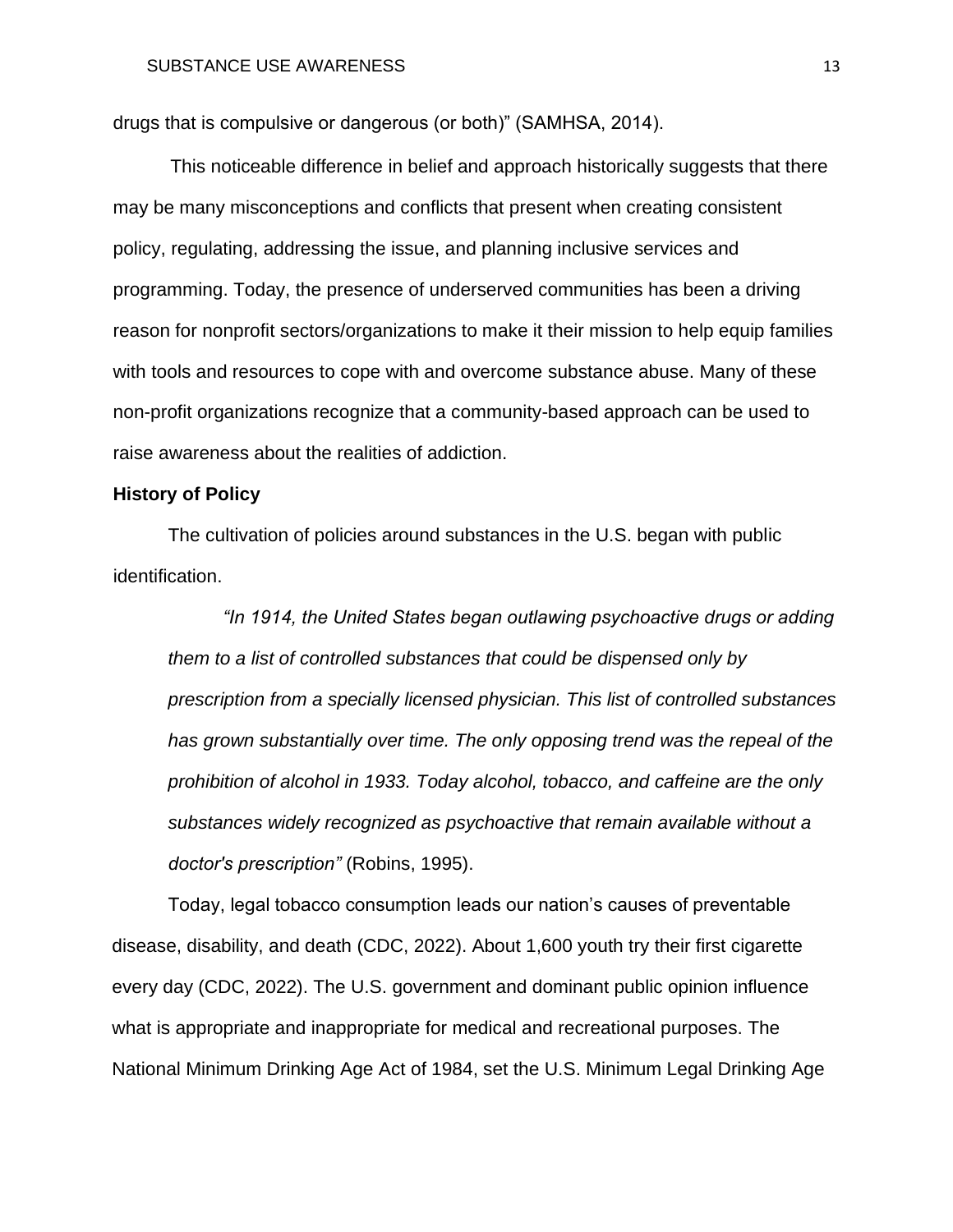(MLDA) to 21 after each state historically set its own age (Center for Disease Control and Prevention, n.d.). "Underage drinking is a significant public health problem in the U.S. Excessive drinking is responsible for more than 3,900 deaths and 225,000 years of potential life lost among people under age 21 each year" (CDC, 2022). In 2014, nearly 58% of New York City alcohol retailers were found by the NY State Liquor Authority selling to underage decoys (The New York City Department of Health and Mental Hygiene, 2014).

It is key to understand the power dynamics in society and the economic impact of prominent organizations/administrations like Big Pharma, law enforcement, and the prison industry when considering the historical approach to substance abuse. Over time, we begin to see communities being disproportionately affected by restrictive and punitive approaches to substance abuse. How are drugs deemed legal or illegal? Safe or illicit? The Food and Drug Administration classified and provided a list of approved drugs or substances along with their ingredients labeled in the Pure Food and Drug Act of 1906 (Anthony et al., 2021). The 1906 law outlawed foods and drugs deemed an "imitation" or "served under any other distinct name" that was not the "traditional" (Food and Drug Administration, n.d.). Ethics laws and regulations are intended to "promote and strengthen the public's confidence in the integrity of the federal government" (Food and Drug Administration, n.d.).

How do science and study play a part in this social issue? "Scientific communities contribute to the confluence of scientific research, clinical practice, and social policy through which addiction has been addressed" (Campbell, 2007). Substance use researchers have grappled with what "addiction" means in the human and animal laboratories through which they have brought their science to life.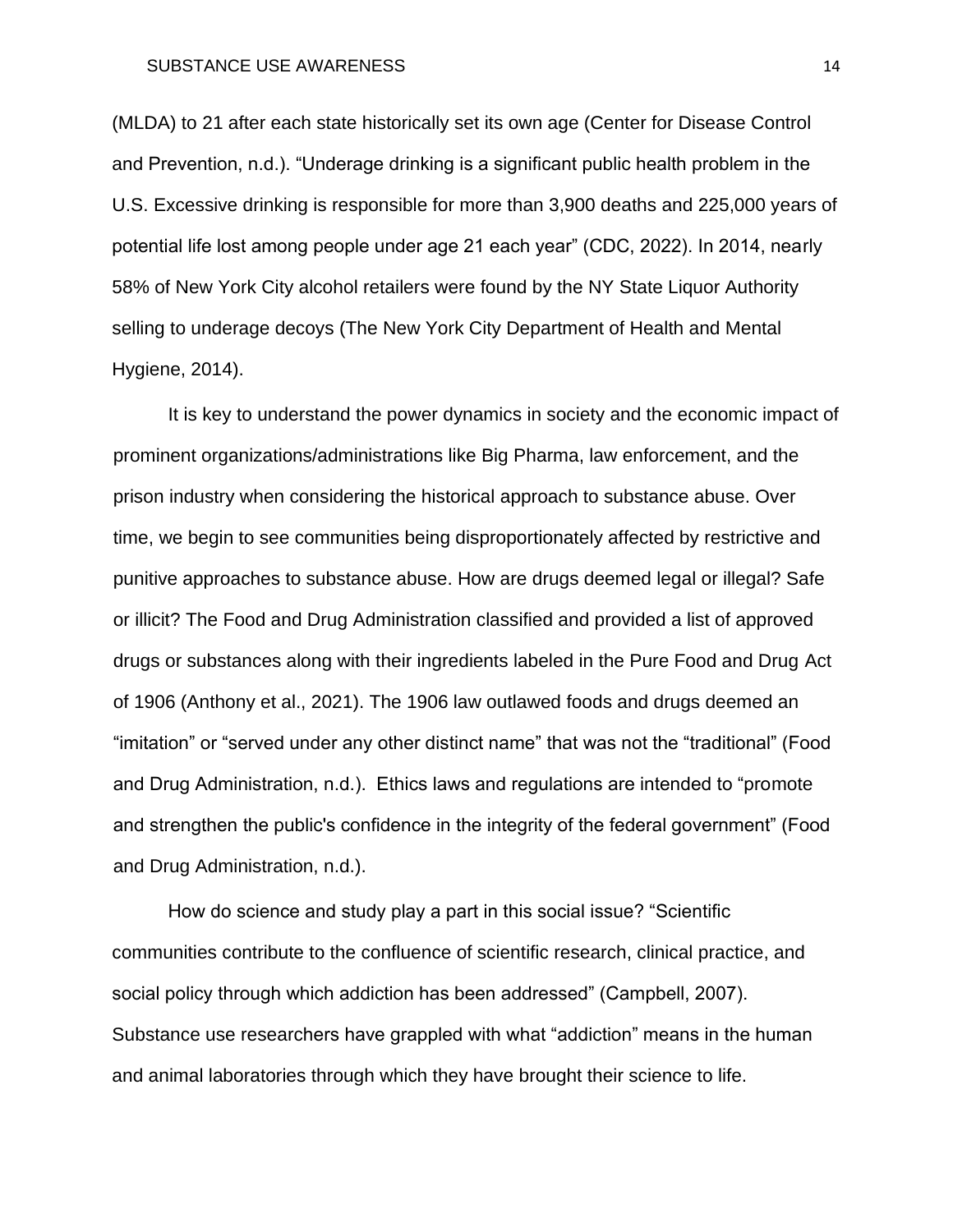Campbell's (2007) research explores the technical and ethical dilemmas over time faced by addiction research. Her work shares some of the first clinical research programs on addiction (Addiction Research Center) derived from early "illegitimate", or "unregulated" research enterprises which stemmed from shady federal prison experiments in Lexington, Kentucky, and the "monkey colony" at Ann Arbor.

Research like hers questions the ethics and credibility upon which early substance and substance use studies and policies were made, particularly in light of those targeted to participate. Campbell (2007) asserts that the progression of the terms/definitions around this social issue has had a negative connotation for society; for example, *addict*, *drug abuse(r)*, *drug dependency*, *chemical dependency, chronic relapse, disorder,* and *substance abuse(r)*. "Each generation reconfigures the lexicon. Semantic shifts signal conceptual and technological changes in how science is done, as well as the changing social contexts, material conditions, and institutions within which scientific knowledge is made" (Campbell, 2007). This scientific knowledge indeed plays a part in the perception of how society, lawmakers, and law enforcement perceive this issue.

Professional organizations today, like the Physicians and Lawyers for National Drug Policy (PLNDP), have formed to influence and educate medical and law policy on a more evidence-based approach to criminal and civic cases. PLNPD advocates that an informed approach on cases noticeably exhibiting substance abuse may result in more successful outcomes in judicial review and sentencing. Sentencing reflecting a better understanding of addiction and treatment is the goal of PLNDP (PLNDP, 2004). This intersection of science, medicine, and law employs a sense of equity.

The federal government, through the FDA, chooses what drugs are legal or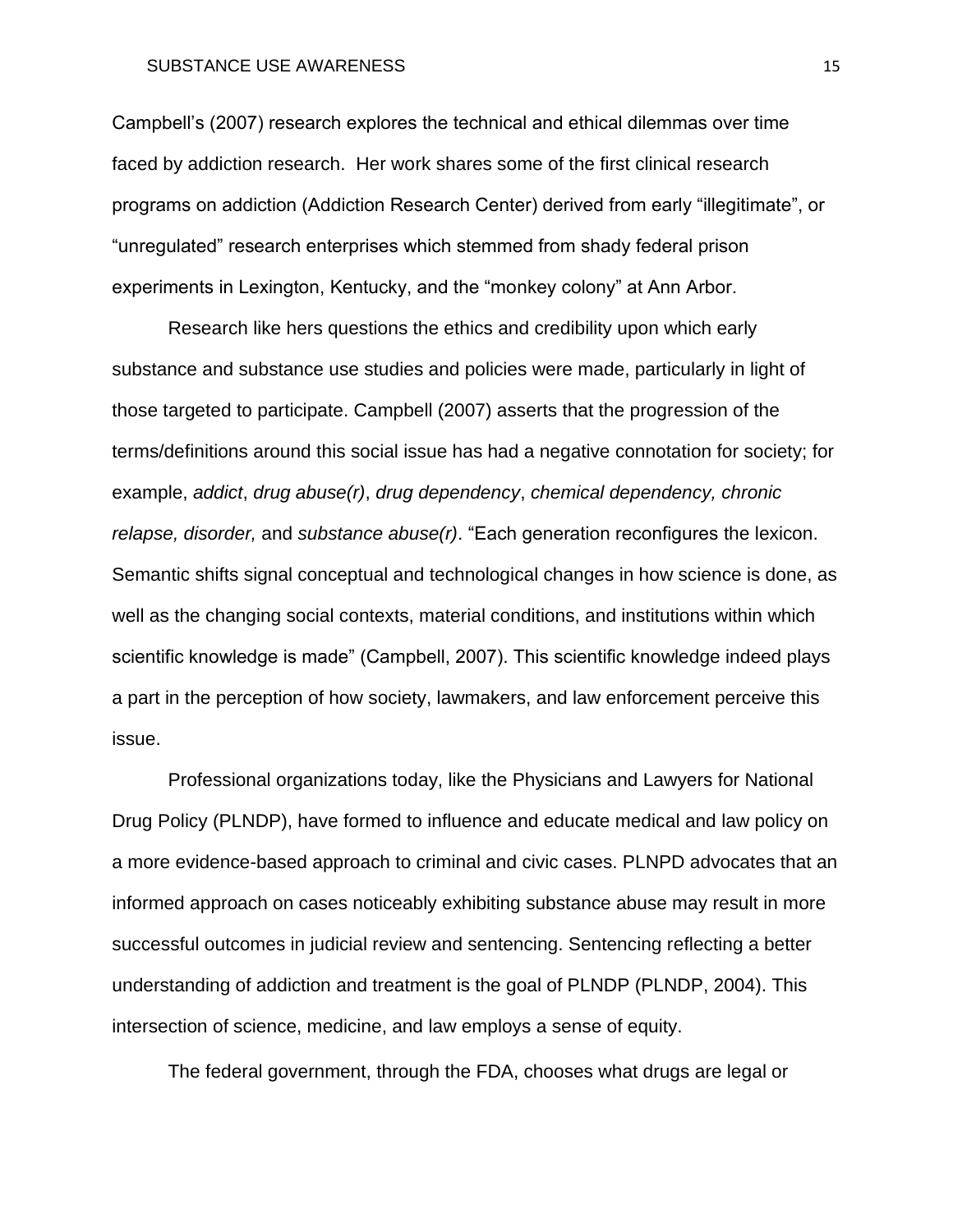illicit, causing classifications for science and research, in which policymakers or practitioners make decisions. As a result, professionals describe a scale of "no use, non-problematic use, abuse, and dependence" (Jenson & Fraser, 2011). Interpretation of individuals linked to substances or addiction is problematic. Members of communities with negative labels face stigma in society that often results in stiff penalties and exclusion from appropriate treatment. The Recovery Research Institute has a fully online "Addictionary" in which they highlight key terms around addiction and its research. For example:

*Abuser (Stigma Alert) A person who exhibits impaired control over engaging in substance use (or other reward-seeking behavior, such as gambling) despite suffering severe harms caused by such activity.*

*In experimental research, the word "abuser" was found to increase stigma, which can affect quality of care and act as a barrier to treatment-seeking in individuals suffering from addiction. Instead, many have recommended the use of terms that reflect a disorder (e.g., "substance use disorder") and the use of "person first" language. Consequently, instead of describing someone as a "drug abuser," it may be less stigmatizing and more medically accurate to describe them as "a person with, or suffering from, addiction or substance use disorder."* (Recovery Research Institute, 2022).

The Center for Disease Control's Division of Adolescent and Social Health discusses how "substance misuse can occur at any age, the adolescent years are particularly critical at-risk periods" (CDC, 2018). Research shows that most adults who meet the criteria for having a substance use disorder started using substances during their youth", (CDC, 2018). Massachusetts, currently experiencing an opioid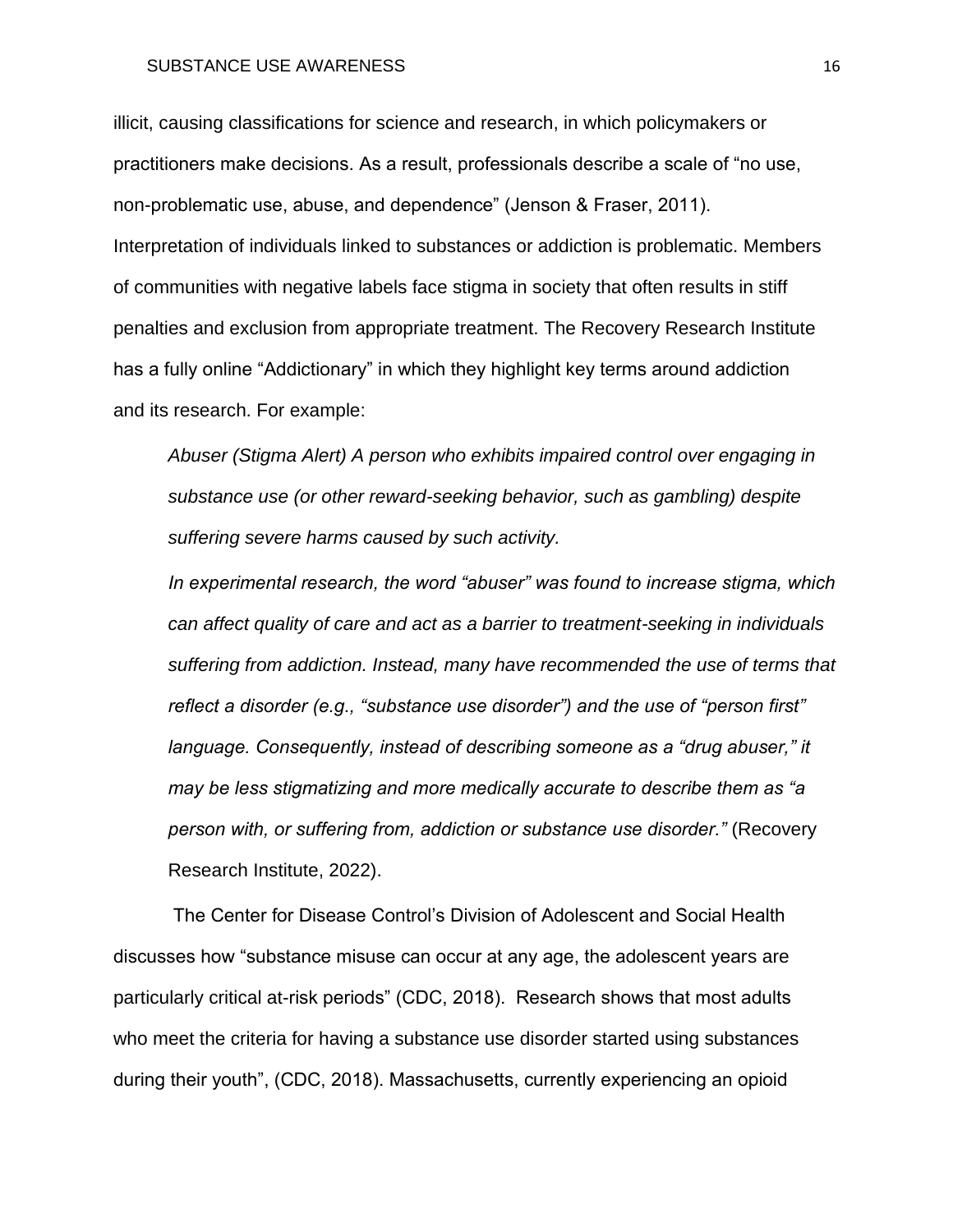epidemic, reports that individuals engaging in treatment in FY 2017 were 109,002; 1.3% being less than 18 years old, 14.7% aged 18-25, 21.7% aged 26-30, 30.9% aged 31-40, and 17.6% aged 51-50, (BSAS, 2018). The early onset of substance abuse in America is why engaging youth in our communities may be impactful and a suitable place to focus solutions in the future in terms of social policy.

Criminal actions regarding drugs stem from our understanding of what they are, their effects, and their legality. As society's expectations and norms shift over the years, tolerance differs. Up until the 1960s, society experienced its most punitive stances on the issue. For example, in 1937, the Marijuana Tax act outlawed non-medical cannabis federally in the United States (Anthony et al., 2021). Prison sentences could be given to those in possession, growing, or selling marijuana. Since then, we have slowly moved towards treatment and decriminalizing select recreational substances (See Figure 3). Many researchers focus on the changes in policy as new scientific standpoints are created, social norms and data stand, and political influences change. For example, in 1970, the government created the Controlled Substances Act based on the studied level of addictive dependency on many illicit drugs or prescription medications (Jenson & Fraser, 2011). These actions offer us the opportunity to look back on and make key connections regarding the effects of addiction/substance use policy on society.

In the U.S. we have also witnessed the disproportionate racial makeup of this issue throughout history. In 2015, the Bureau of Justice Statistics reported that there were 94,678 federally sentenced drug offenders. Roughly 78% were represented by people of color, totaling 40% of which belong to the African American community. African Americans make up only about 12% of the total U.S. population (See Figure 4). Through community-based research, we understand the risk factors of different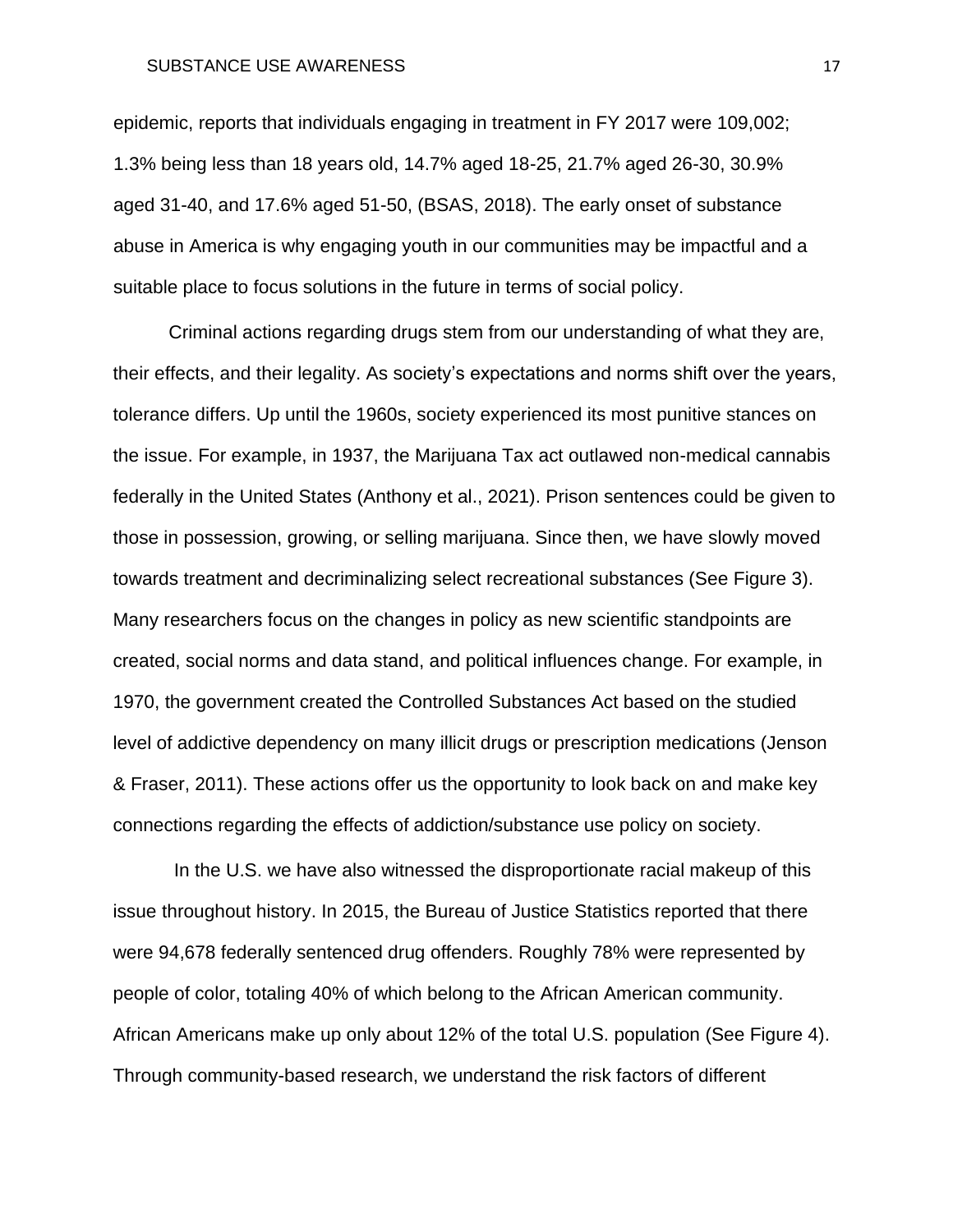demographics in society that closely correlate to enhanced drug abuse. Through this process, we can create educated solutions but these solutions are ineffective if they do not address the disproportionately impacted African American community.

By reviewing the historical treatment of substance abuse, we can connect how politics influences and affects policy and social norms. The Pure Food and Drug Act required the labeling of ingredients on products. Following, in 1914, the Harrison Narcotic Act outlawed the making, possessing, or sale of narcotics, marking a turning point. The illicit sale of drugs was now a concern. Possessing or selling illicit substances came with incarceration time, adding to the public's stigmatized views of blame and negative association.

Nancy Campbell challenged the ethics of prison research in such cases as Lexington, Kentucky. Unethical treatment of inmates, specifically of color, reflected judgment that some individuals were of lesser value in society. This research ultimately led to prison reforms in the 1970s (Campbell, 2007). Reforms addressed experimentation research and the ethical compass required, especially toward minorities. Power and influence, such as that wielded by the political parties of the U.S. have resulted in punitive policies around substance use, creating systems that have criminalized minorities at a disproportionate rate.

#### **Multi-Systems of Social Policy**

More recently, we have moved to a treatment-centered approach to substance abuse in terms of prevention. One major concern that communities are experiencing is insufficient substance abuse services to educate and support youth and families, especially to supplement or replace detention. Professional associations such as PLNDP link the importance of evidence-based approaches to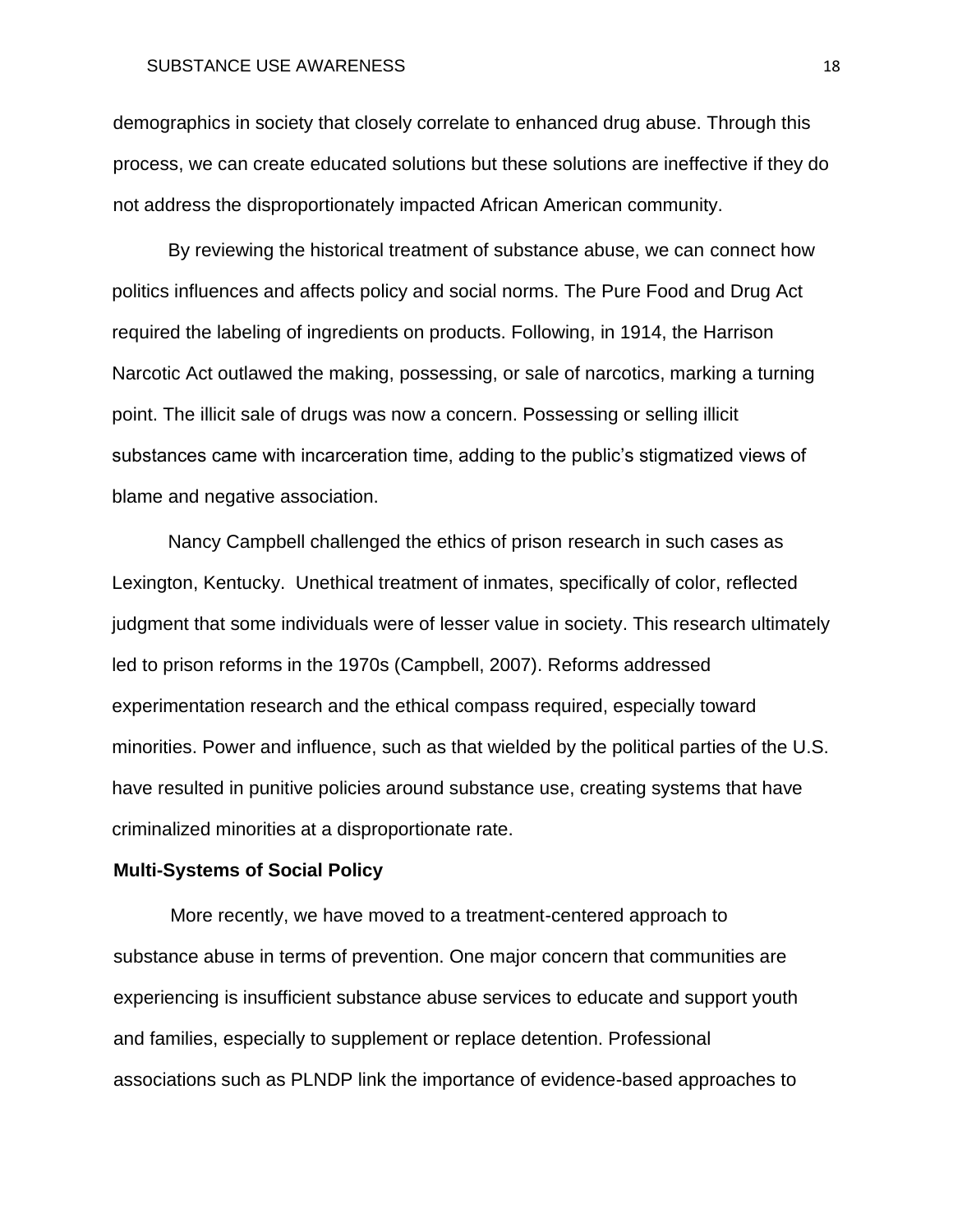medical and law policy (PLNDP, 2004). Teachers, coaches, physicians, and other professionals across all communities can benefit from mental health or substance use training to help equip communities with tools for prevention. This lack of focus on evidence-based policy in education may be the result of the historical misconceptions and stigmas that have been constructed around substance abuse.

"Significant gains have been made in understanding the individual, family, community, and broader social factors - such as racism and other forms of oppression—that influence child and adolescent developmental outcomes, including high school graduation, and in the long run, labor market participation" (Hall et al., 2021, p. 1). To be considered as deserving constituents in our multisystem society, minority families are mobilizing to reach equal outcomes. These communities deserve and demand appropriate assessments of these issues around reform. Socially, culturally, and economically, our world looks much different than what it did at the beginning of this process in terms of addiction/substance use and education. The public education system should look to raise the number of successful outcomes for all in terms of health, life skills, and economic stability. Researchers have proven to reveal gaps in equal education across communities, similar to incarceration rates. "Historically, marginalized groups have faced severe challenges and discrimination in their attempts to take advantage of educational opportunities" (Hall et al., 2021, p. 99). From 1896's Plessy v. Ferguson's "separate but equal" ruling separating blacks from whites in schooling "constitutionally" to today's school deserts and resegregation, education disparities continue to exist. It is well known that dominant social and political influences dictate social policy, at times, excluding communities.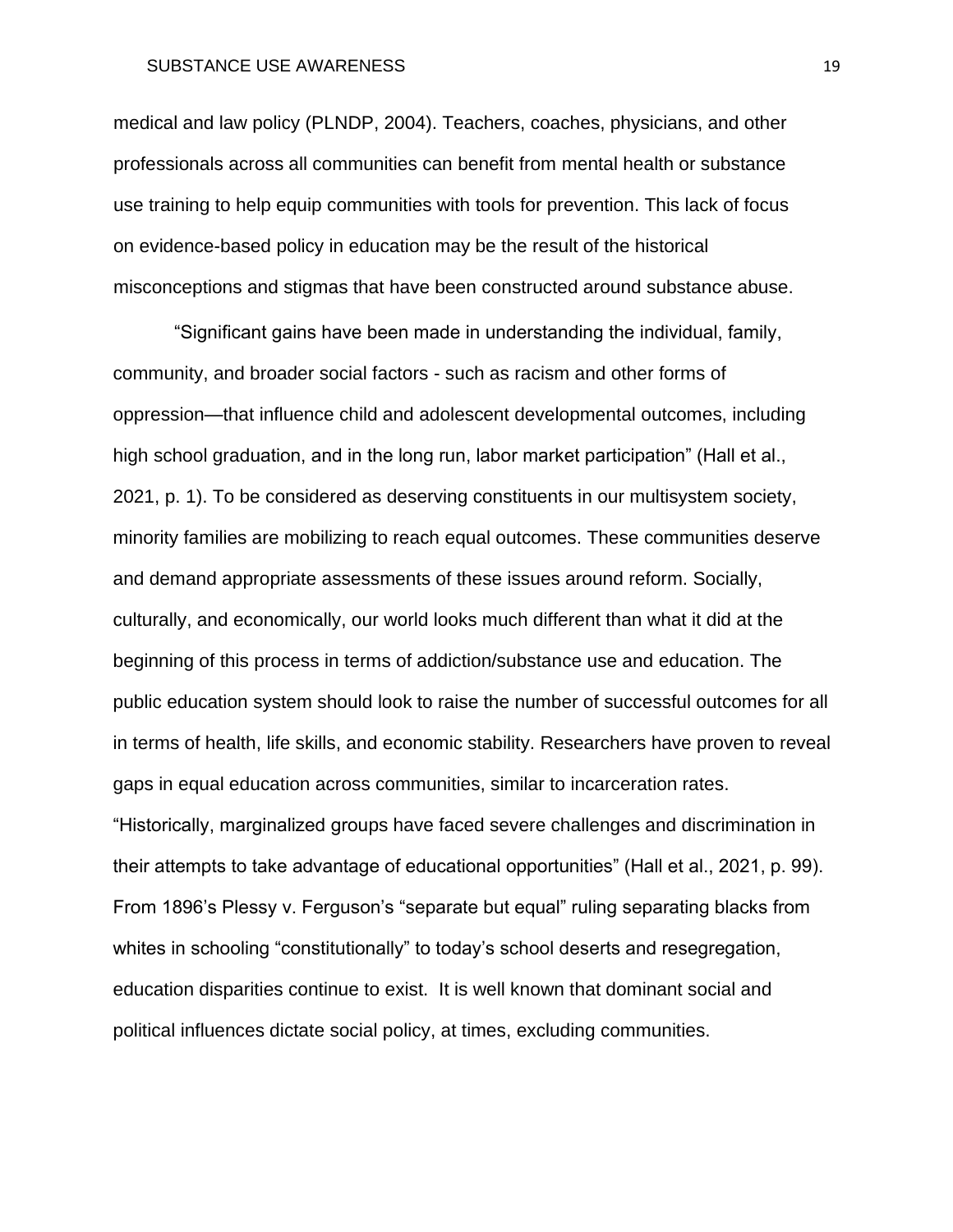## **Theories Involved**

The stigma of substance use and addiction has led to the misconception of the issue and has hindered families from receiving the best care in terms of education, treatment, and prevention. The social construction created by restrictive substance use policy has created gaps in the outcomes of minorities, specifically, which continue to grow at an alarming rate. It can be concluded that today's social policies around substances are not ensuring the best outcomes for all communities equitably. These negative outcomes may be caused by the dominant social norms and privilege linked to theories of intersectionality. "Intersectionality refers to the overlapping and interdependent systems of advantage and disadvantage that positions people in society on the basis of race, class, gender, and other characteristics" (M. Nemon, personal communication, 2021). Social Privilege is defined as "a theory of special advantage or entitlement, used to one's own benefit or to the detriment of others (Black & Stone, 2005).

In 2021, the National Association of Social Work felt the need to recommend a social work practice model as a result of its research and data analysis around structural racism in schools (Crutchfield et al., 2021). Professionals have been researching ways in which multi-systems can work together to give our youth and families better outcomes in their developmental stages of growth. The Center for Education Policy Analysis reports that "In the last two decades, racial achievement gaps have been narrowing in most states, but have widened in a small number of states" (2019). Tracking data such as tests, dropout/failure rates, and truancy across socioeconomic groups most certainly gives us a picture of local and state systems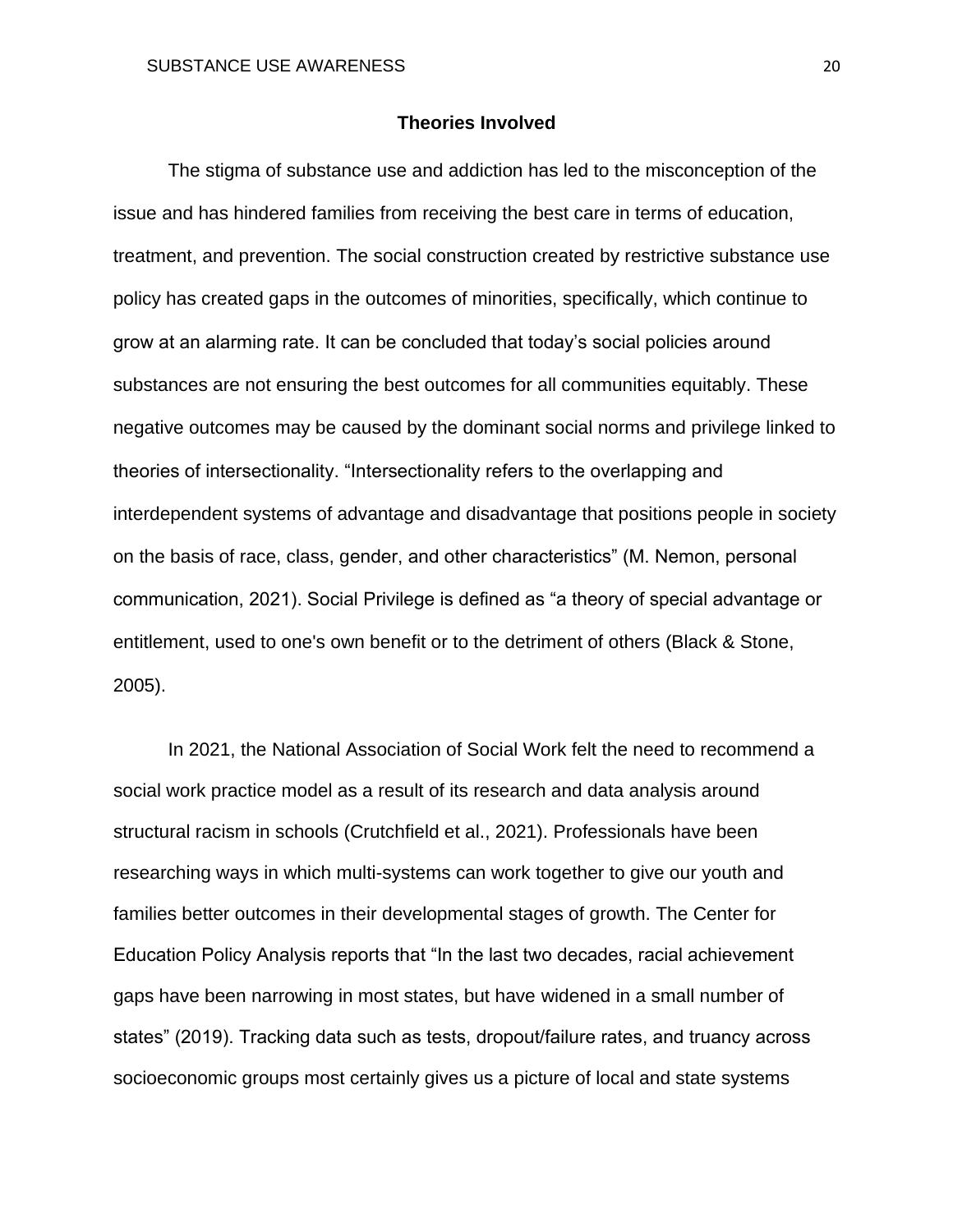that need attention engaging/supporting all students and brings important light to this concerning issue (i.e., discrimination, zoning, etc.). Large gaps in academic achievement data are similar to disparities seen in many other sectors such as mental health and public health access.

Although being a student of color is not the only reason a student may receive inequitable outcomes due to inequitable policy across multiple systems, a mix of factors such as poverty, poor community organization, violence, and low supervision all contribute to academic and public health failures which lead to the development of maladaptive behaviors and negative outcomes. Should data displaying such disparities in public school outcomes bring the concern to similar disparities in behavioral health and public health outcomes? Have our current and traditional conservative approaches to social policies proven to be adequate for today's youth, no matter the color of one's skin or socioeconomic status?

If the goal of public education is to strengthen the economy and culture then why are communities of lower socioeconomic status not being addressed (Hall et al., 2021)? The prevalent "conservative approach" to education, in which it is an individual 's responsibility to take a place among the elite and maintain "discipline and order" in keeping with high standards may be a root cause (Hall et al., 2021). This approach has not leveled the playing field for those not considered elite in the eyes of the legislature.

Kelly (1966) explains a principle called "Community as the Client" for community mental health programming that is consistent with an ecological thesis also relevant to services across multiple sectors. Kelly's writing supports the idea that public health status is dependent on multiple community services; for example, education, and mental health. This principle is to assure that "assessment methods are focused on the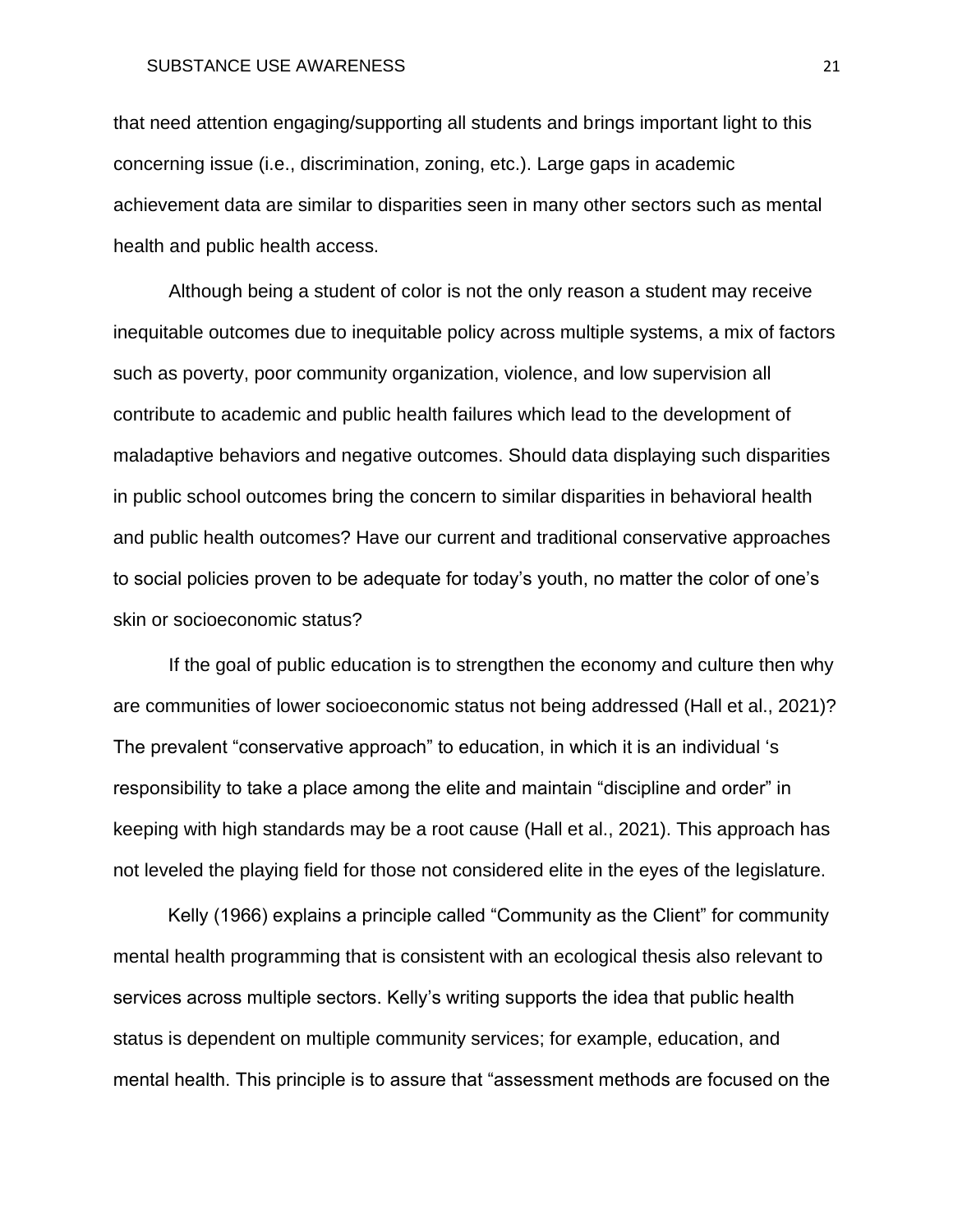entire population" not just the ones receiving a service (Kelly, 1966). With this idea in mind, understanding ecology and adaptive behaviors will vary and services should "be designed to be multiple and varied" (Kelly, p. 535).

Based on the documented experience of minorities in our current social system, theories of privilege exist, highlighted by the disparities in the United States' social movements. "Before recommendations for change can be considered, knowledge of the current ineffective social structure is essential" (Kelly, p. 535). Policy centered on diversity, equity and inclusion will help rectify our youth and families' academic, mental health, and substance use issues/disparities while untangling intersectionality.

### **Recommendations**

The current opioid overdose epidemic in Massachusetts has stimulated more legislative funding for mental health and substance use services. The National Council for Mental Wellbeing's report on the FY2022 Labor, Health and Human Services Budget Bill, approved by the House of Representatives this year, has made increases in funding for all mental health and substance use-related areas. Money rarely solves the long-term issues in U.S. history so, in addition to adopting a risk and protective approach to addressing policies around youth and families, we also need to create therapeutic and liberating learning environments for all communities conducive to working together in an equitable and inclusive society.

When researching my topic and connecting why such resources for our youth and families of America seem so inequitable and hard to reach, I see the recent advancements and research paint a clear picture of conflicts over multiple systems that frankly cause for an update. When the idea of education and its policies began, in the words of Sir Ken Robinson, "many people didn't see how universally educating all people could be possible mainly due to their social statuses" (Changing Education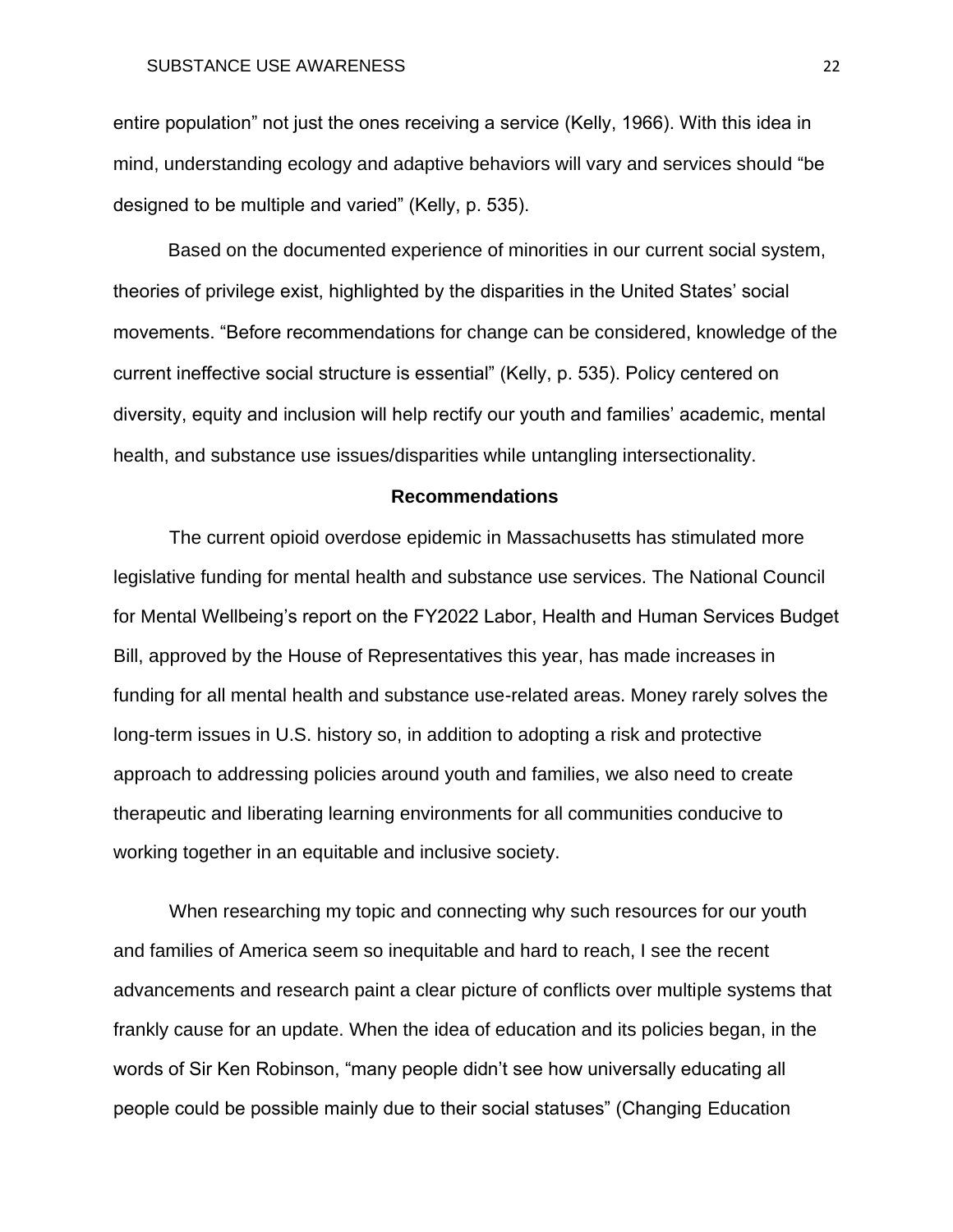Paradigms, 2013). When reviewing available research focusing on risk and protective factors, professionals notice a gap in programs that deliver education and awareness. Does our public education system build awareness of the prescription drug industry, illegal substance use, or sexual risks/education? While difficult topics to introduce to children, the benefits of education are essential to young learners' outcomes in society.

According to the CDC's National Center for HIV/AIDS, Viral Hepatitis, STD, and TB Prevention, Division of Adolescent and School Health (NCHHSTP) 2018 reports that 19% of students who are currently sexually active drank or used alcohol before their last sexual encounter of intercourse, 29% are currently sexually active, and 40% of high school students have had intercourse. This data shows that substance use may be culturally linked to sexual acts. Drugs and alcohol are mind or body-altering substances and have developmental effects on youth. "Risk factors for substance use and sexual risk behaviors include poverty, overcrowding, family history of problem behavior, family conflict, and family management problems, lack of positive parent engagement, association with substance-using peers, alienation and rebelliousness, lack of school connectedness" (NCHHSTP, 2018). The US Department of Health and Human Services and the Center for Disease Control and Prevention's report in its August 21, 2019 edition of its Morbidity and Mortality Weekly Report examines and analyzes data from its Youth Risk Behavior Survey, presenting estimated "prevalence of current marijuana use, prescription opioid use, alcohol use, binge drinking and lifetime prevalence of marijuana, synthetic marijuana, cocaine, methamphetamine, and heroin among U.S. high school students''(Jones et al., 2019). In 2019, "29.2% reported current alcohol use, 21.7% current marijuana use, 13.7% current binge drinking, and 7.2% current prescription opioid misuse. Substance use varied by sex, race/ethnicity, grade, and sexual minority status, (for example lesbian, gay or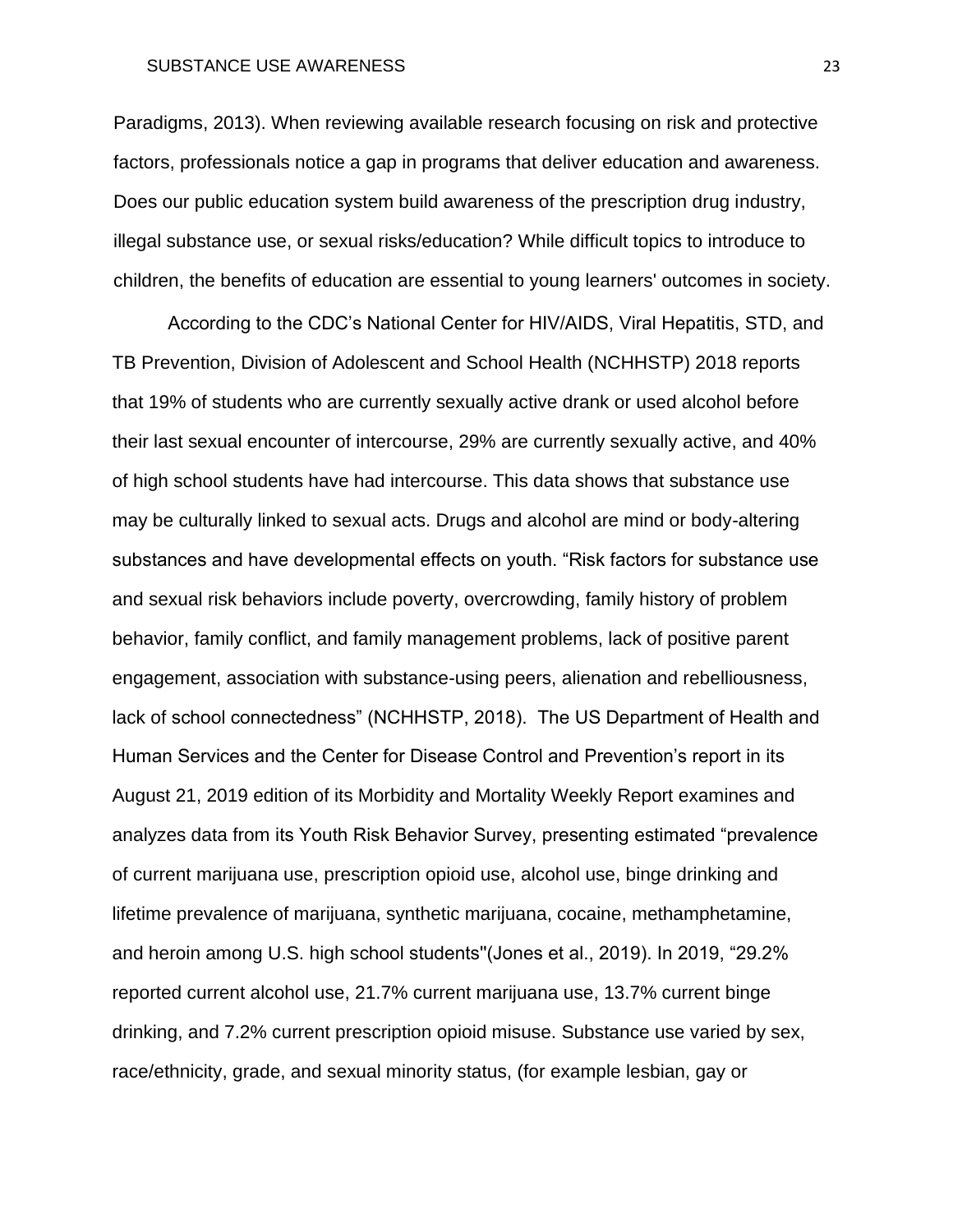bisexual)" (Jones et al., 2019). They also conclude that adolescent "substance use and associated adverse outcomes contribute to substantial morbidity, mortality, and economic cost to society each year in the United States" (CDC, 2019). In terms of public health for youth and families, today's policy recommendations are not improving. If policy behind multiple sectors of community services isn't aligned when studies prove they are so closely connected, are communities of all backgrounds benefitting?

Culturally we have developed norms around mental health and substance misuse that has been detrimental to communities. Addiction is a mental health disorder that stems from untreated trauma suppressed by self-medication. One in every five youth in the U.S. suffers from a mental health disorder (Burns et al.,1995). Approximately 20% of youth actually receive appropriate services with the largest portion of unmet needs among the most vulnerable and low-income families (Hall et al., 2021). As youth enter their teen years with more freedom, independence, and curiosity, supervision from parents/guardians is often reduced due to more immediate concerns. These conditions increase the chances of making unhealthy choices. When looking to treat these issues, we must connect how families must face these issues while under their existing social conditions.

Inequitable health services in communities also serve as a barrier to solutions. Public health policies like the Affordable Care Act in 2010, have made strides to help support a portion of the families in the U.S., but research and studies show that all citizens don't share the same experiences due to an unbalanced order of systems that have historically excluded groups of people and has allowed many to "capitalize" off disparity. Social determinants of health play a huge factor in receiving quality mental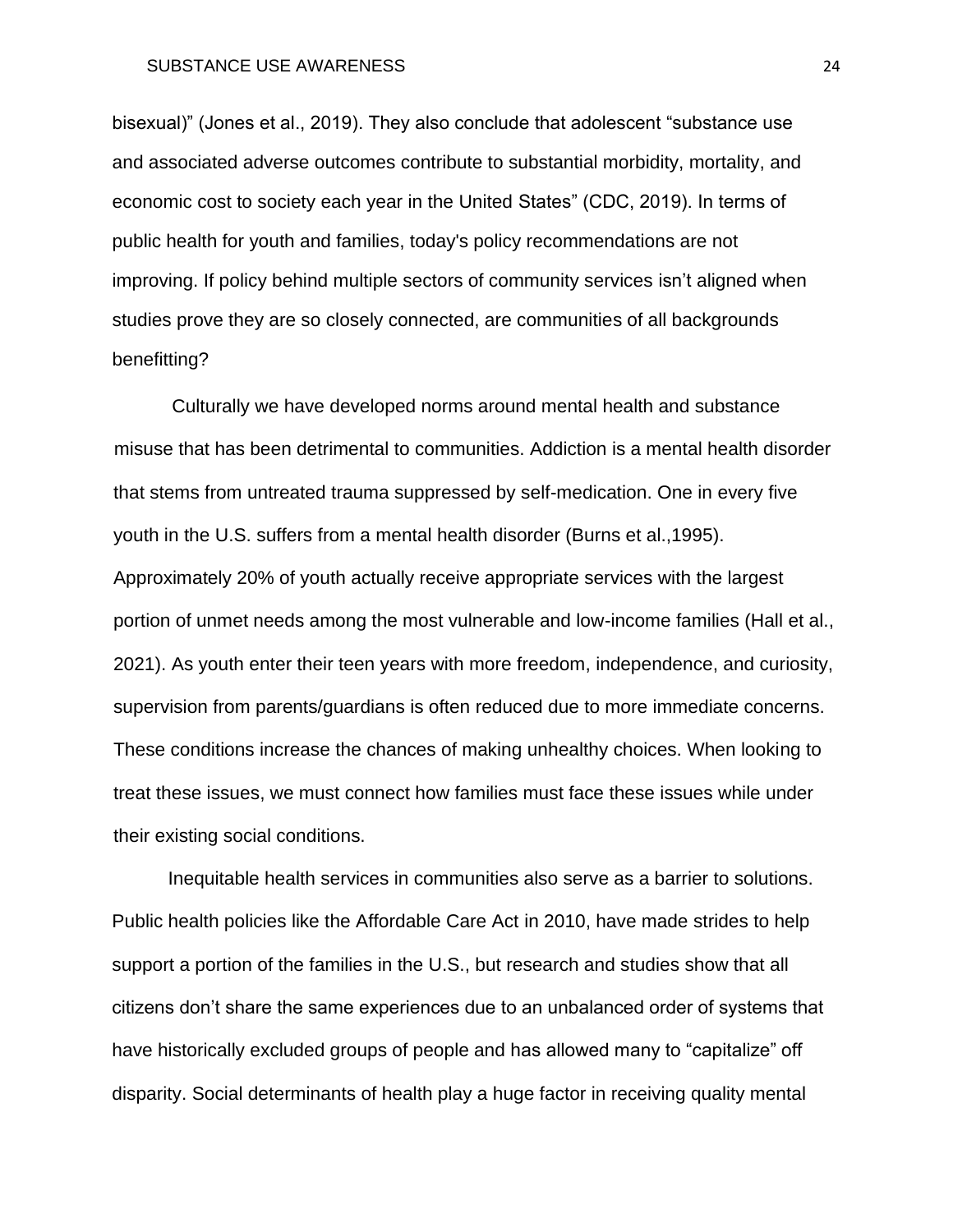health support in the U.S. today: language barriers, housing, immigrants who may be afraid of exploitation, poverty-stricken families, racially oppressed, disabled, etc. Policies that support these determinants should be eliminated as they eliminate and exclude members of society. For example, employer-based insurance and unaffordable insurance policies exclude communities from receiving much-needed services.

In addition to the barrier of health determinants, the stigma that dominant culture has created has contributed to the theories of criminology associated with substance abuse over the past decades. In the 1980's "get-tough" approaches began to replace policies favoring community-based treatment and incarceration rates for drug-related offenses, particularly among poor Black and Brown youth, which increased following tougher policy provisions being passed at this time (Mcbride et al., 2001; Snyder, 1990). For example,

*"Juvenile Drug Trafficking Act of 1986 establishes increased criminal penalties for employing persons under 18 years of age in drug operations. Establishes increased criminal penalties for the manufacture or distribution of a controlled substance in or near an elementary school, vocational school, secondary school, or college. (Current law establishes such enhanced penalties only for the distribution of a controlled substance in or near an elementary or secondary school"* (H.R.5484 - 99th Congress (1985–1986): Anti-Drug Abuse Act of 1986, n.d.).

School-to-prison pipeline practices, once impacting only minorities historically, are now impacting Caucasian communities. These concepts and policies also must be transformed in hopes of bringing quality mental health and substance use services to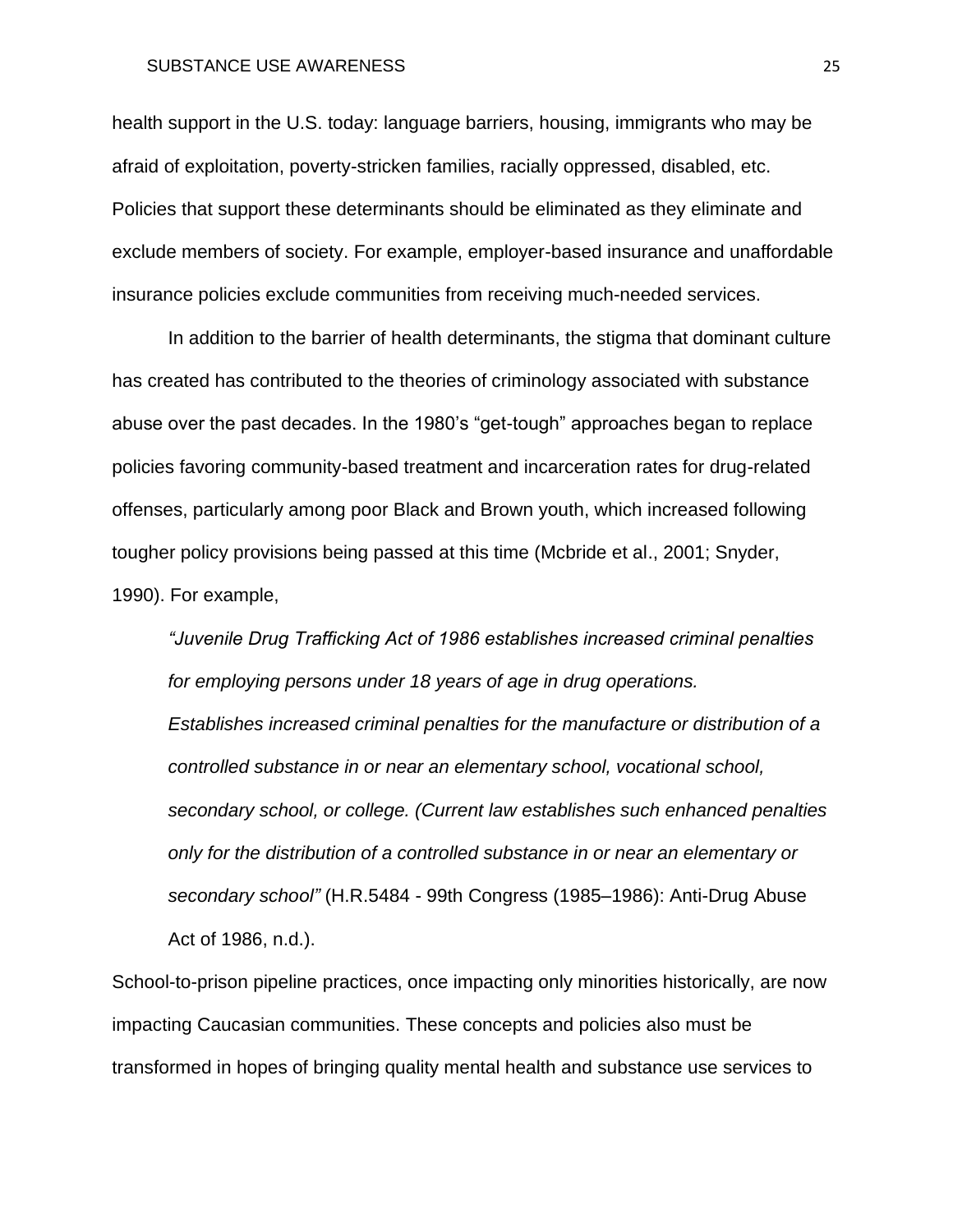all communities.

As our youth learn, grow, and get acclimated to our constantly changing society, our policies and programs should adjust to fit new approaches. The challenges of adjusting to adulthood are many; our youth have more access to resources today and often seek instant gratification. Technology gives youth this access and has been proven to amplify behaviors and impact mental health disorders like ADHD and depression when overused. When alcohol and substance use enter the equation, a youth's brain may have trouble developing and maintaining healthy habits (Hawkins et al., 1992). Helping youth develop positive coping skills to deal with anxiety and stress without the presence of a substance is vital to youth development. Creating a socially realistic learning environment conducive to healthy growth and development in today's fast-paced society is a top priority when discussing ways to help families reach better and equitable outcomes.

The best way to ensure healthier outcomes will be to continue to provide healthy and preventative options. We can accomplish this by continuing to support balanced and affordable food for students, Play60 initiatives, and prioritizing therapeutic extracurricular activities (music, art, sports), in combination with mental health and addiction curriculum. Promoting positivity and healthy coping skills has been a proven way to deter high-risk behaviors in our youth as well as our communities. Studies show that approximately 35% of adolescents (high schoolers) in the US have consumed alcohol and approximately 24% have smoked marijuana, in the past 30 days (Demirezena et al., p. 376).

Today, Senator Diana DiZoglio, writer of Bill S.322: An Act Relative to Substance Use Education in public schools, seems to support a similar focus. This bill was introduced to help combat opiate-related issues among communities in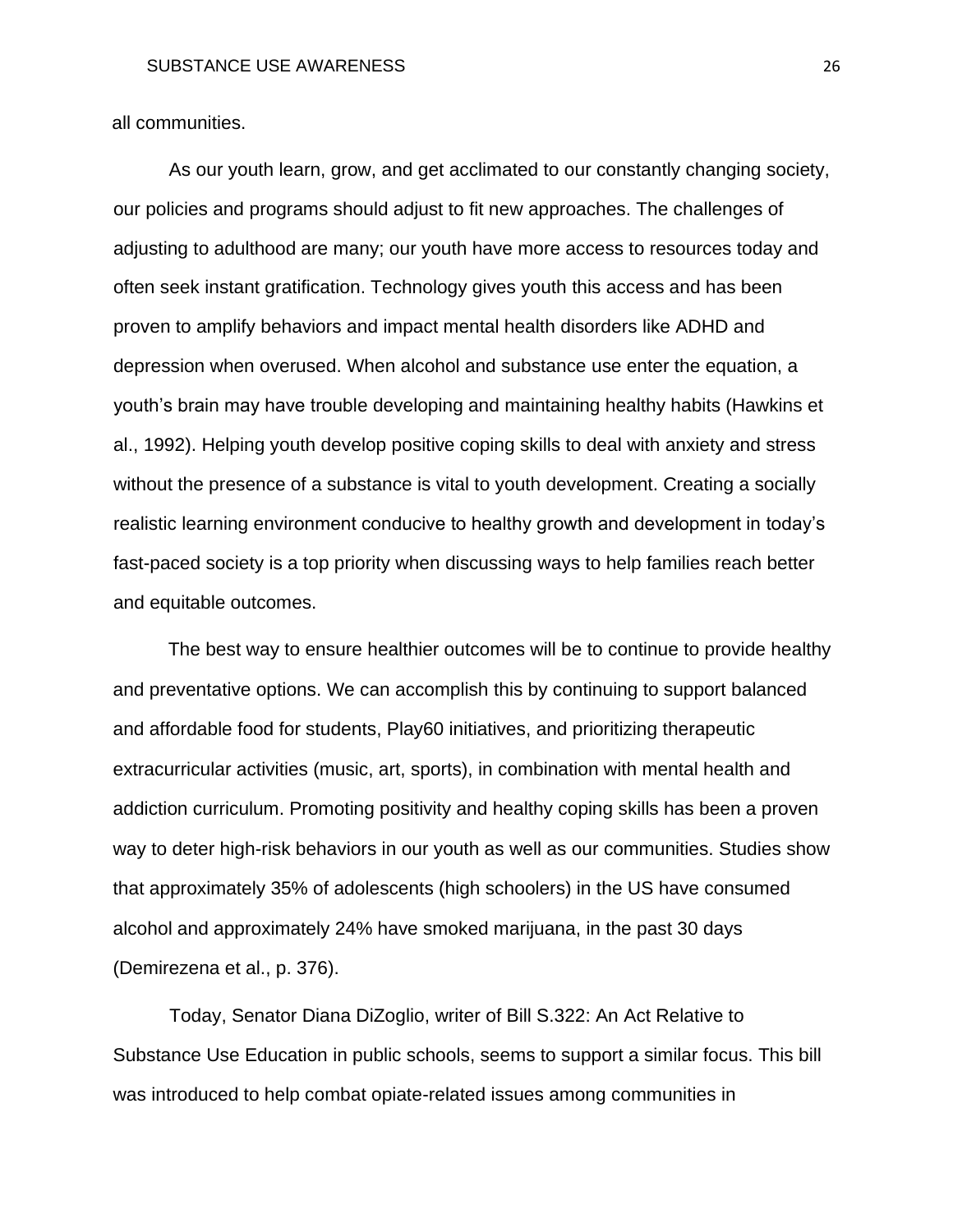Massachusetts. Amending Chapter 71 of general law, she intends to add the following:

"Section 95. The department of elementary and secondary education in coordination with the department of public health and the substance use advisory committee established in this section shall develop a model curriculum designed for the purpose of substance use and addiction prevention which shall align with the health curriculum framework and address the following topics: tobacco, alcohol, opiate and prescription drug diversion and use and other substance use and use prevention, conflict resolution, healthy coping behavior, student and community mental health resources and peer leadership. The curriculum shall take into account the best practices and policies in other states. The adolescent substance use and addiction prevention curriculum shall be incorporated into the health curriculum in grades 4 to 12 for all students in the public schools" (DiZoglio, 2021).

In 2019, the Journal of Child and Adolescent Substance Abuse identifies this period as a critical stage. "The transition period from childhood to adulthood between the ages of 10–19 years includes rapid physical, social, emotional and cognitive changes and developments" (Demirezena et al., p. 376). It is imperative that in today's society, we provide thoughtful guidance and education around addiction and mental health to our students. In this critical stage of life, we are seeing our youth self-medicate and susceptible to higher health risks as they grow, in combination. Senator Diana DiZoglio's bill supports creating an advisory board of 11 experts, scholars, professionals, legislators, and opiate task force members to investigate and recommend important themes of implementation for public schools in Massachusetts.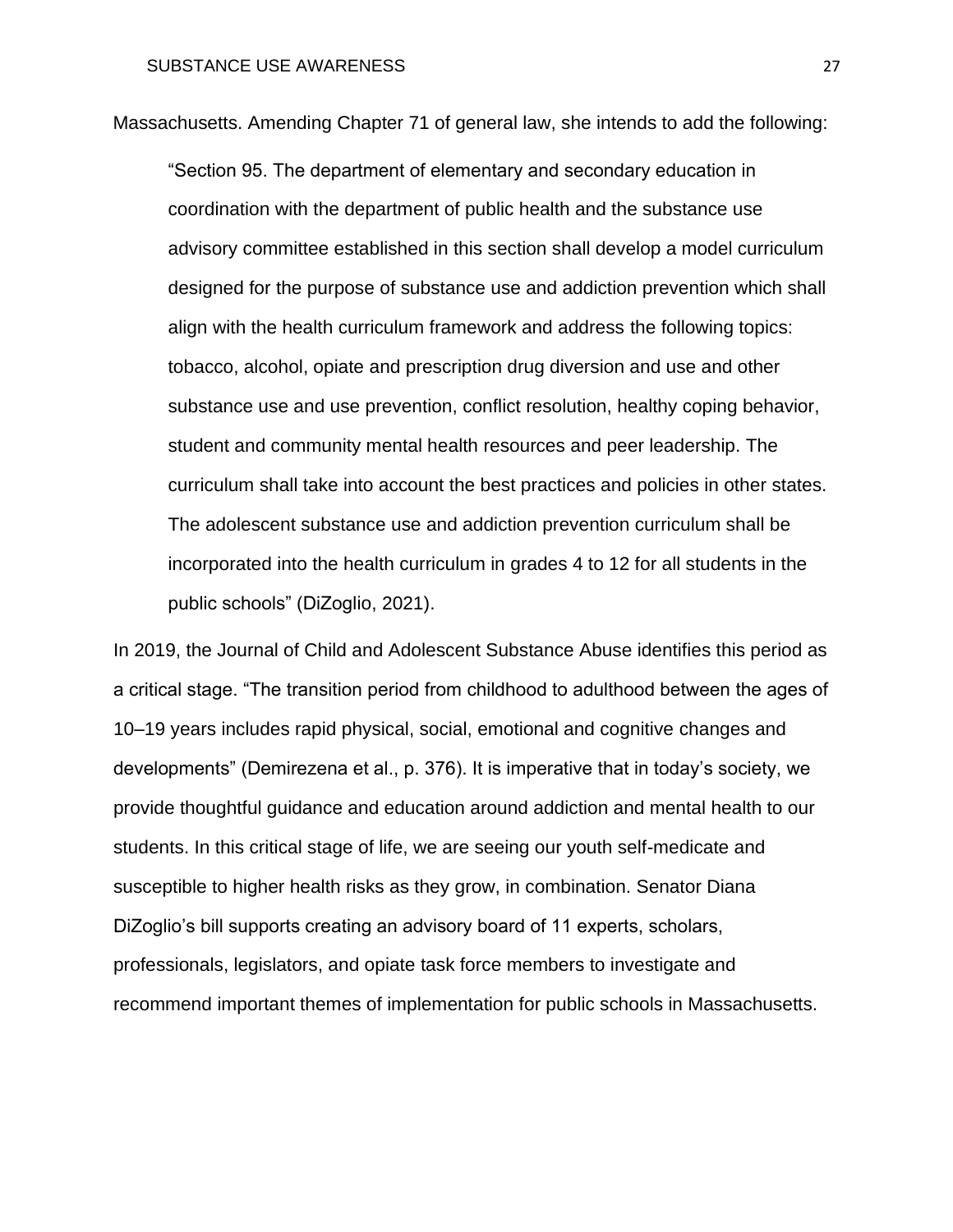## **Data Memo**

#### **Figure 1**

National Drug Control Strategy 2020

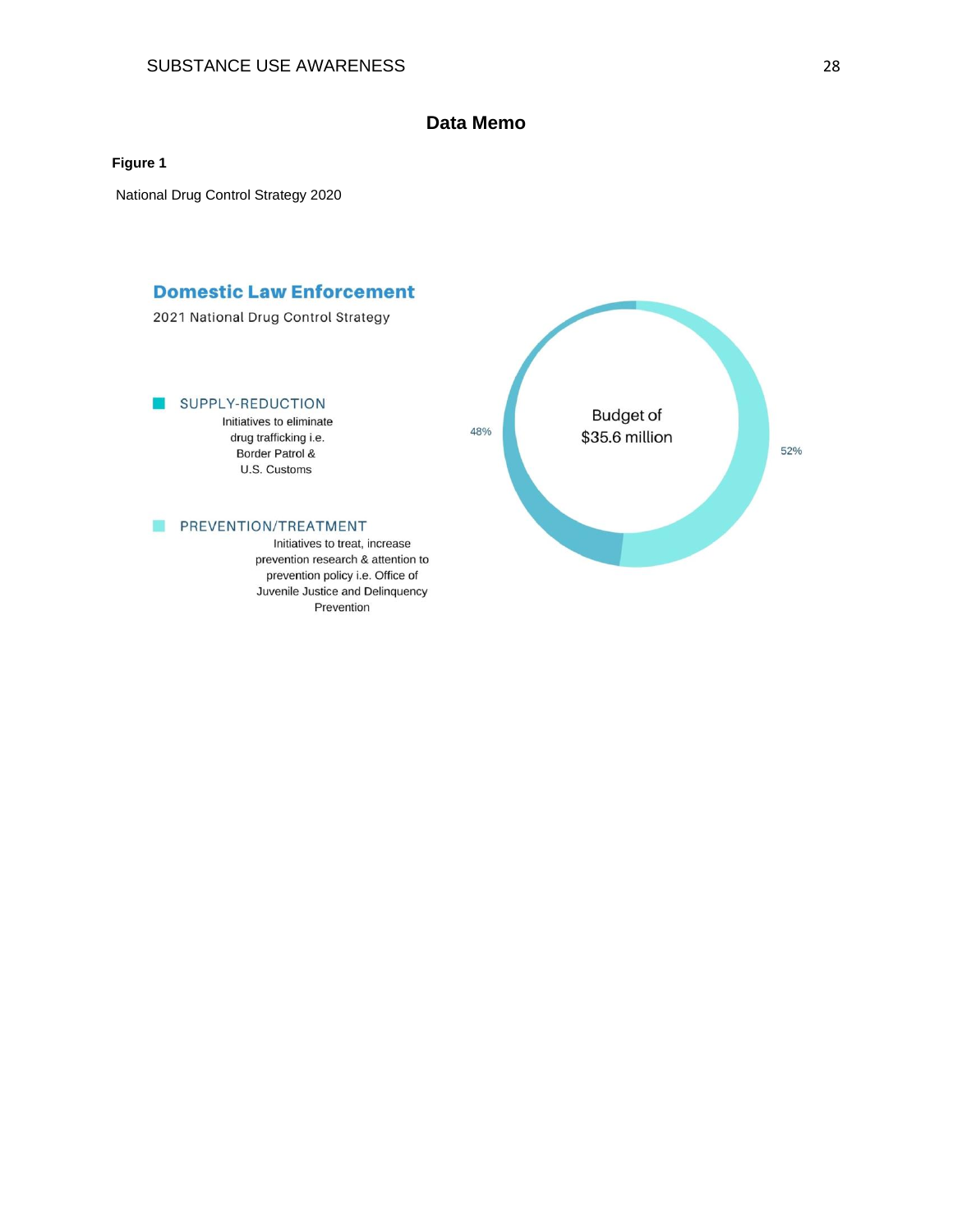#### **Figure 2**

SAMSHA N-SSATS 2020



#### **Figure 3**

Social policy for children and families: A risk and resilience perspective. 2011

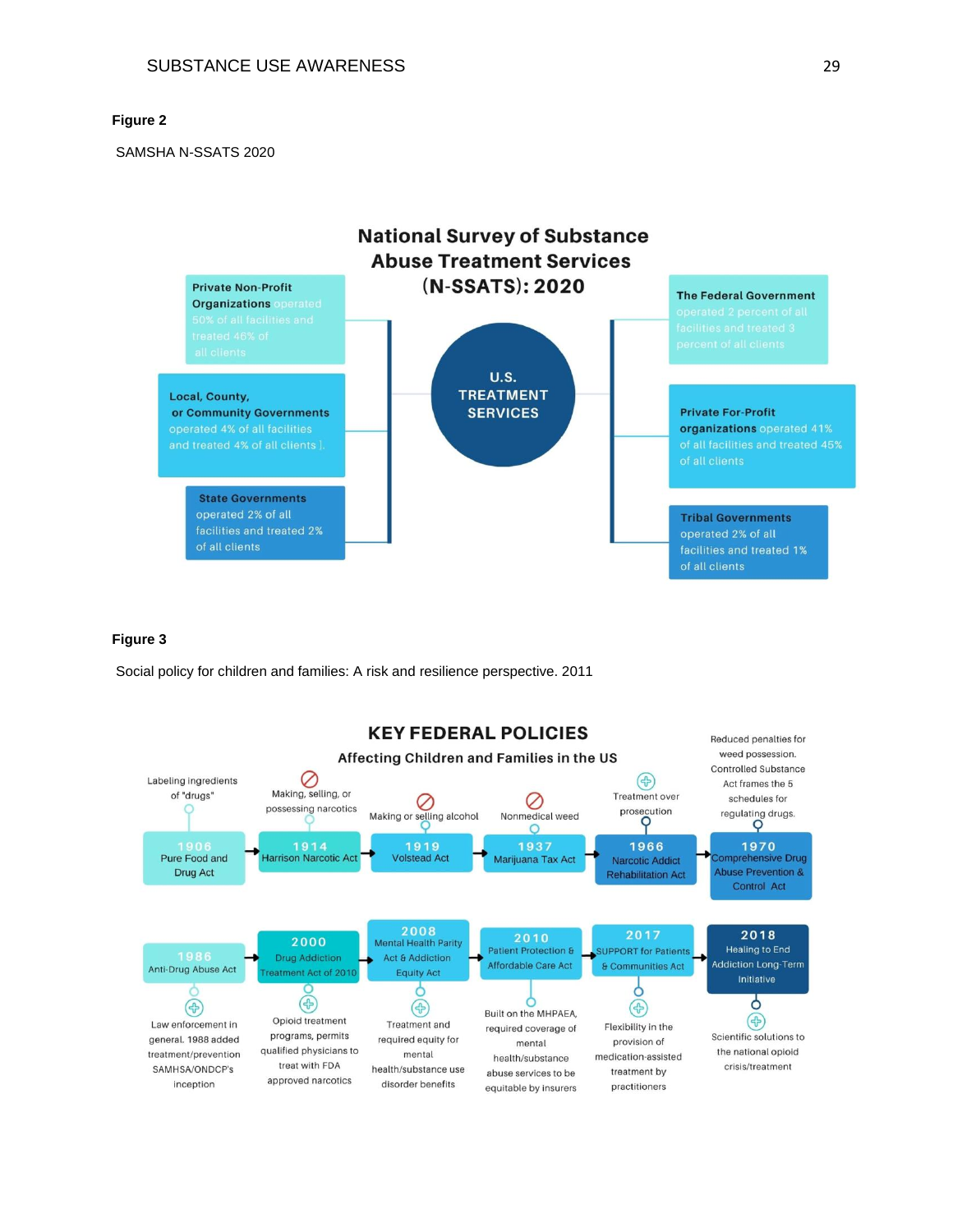## **Figure 4**

Bureau of Justice Statistics 2015

| <b>Bureau of</b><br><b>Justice Statistics</b><br>October 2015 |   | African American account for about 12% of the U.S. population.<br>White Americans 60%<br>Hispanic 19% |            |     |     |     |     |     |     |
|---------------------------------------------------------------|---|-------------------------------------------------------------------------------------------------------|------------|-----|-----|-----|-----|-----|-----|
|                                                               |   | Black/African American 36,688                                                                         |            |     |     |     |     |     |     |
|                                                               |   | Hispanic 35,239                                                                                       |            |     |     |     |     |     |     |
|                                                               |   | Asian 1,456                                                                                           |            |     |     |     |     |     |     |
| Demographic<br>characteristics of<br>federally                |   | American Indian 631                                                                                   |            |     |     |     |     |     |     |
| sentenced drug<br>offenders in the<br>Federal Bureau of       |   | <b>White 20,664</b>                                                                                   |            |     |     |     |     |     |     |
| Prisons FY2012                                                | 0 | 5K                                                                                                    | <b>10K</b> | 15K | 20K | 25K | 30K | 35K | 40K |

(The New York City Department of Health and Mental Hygiene, n.d.)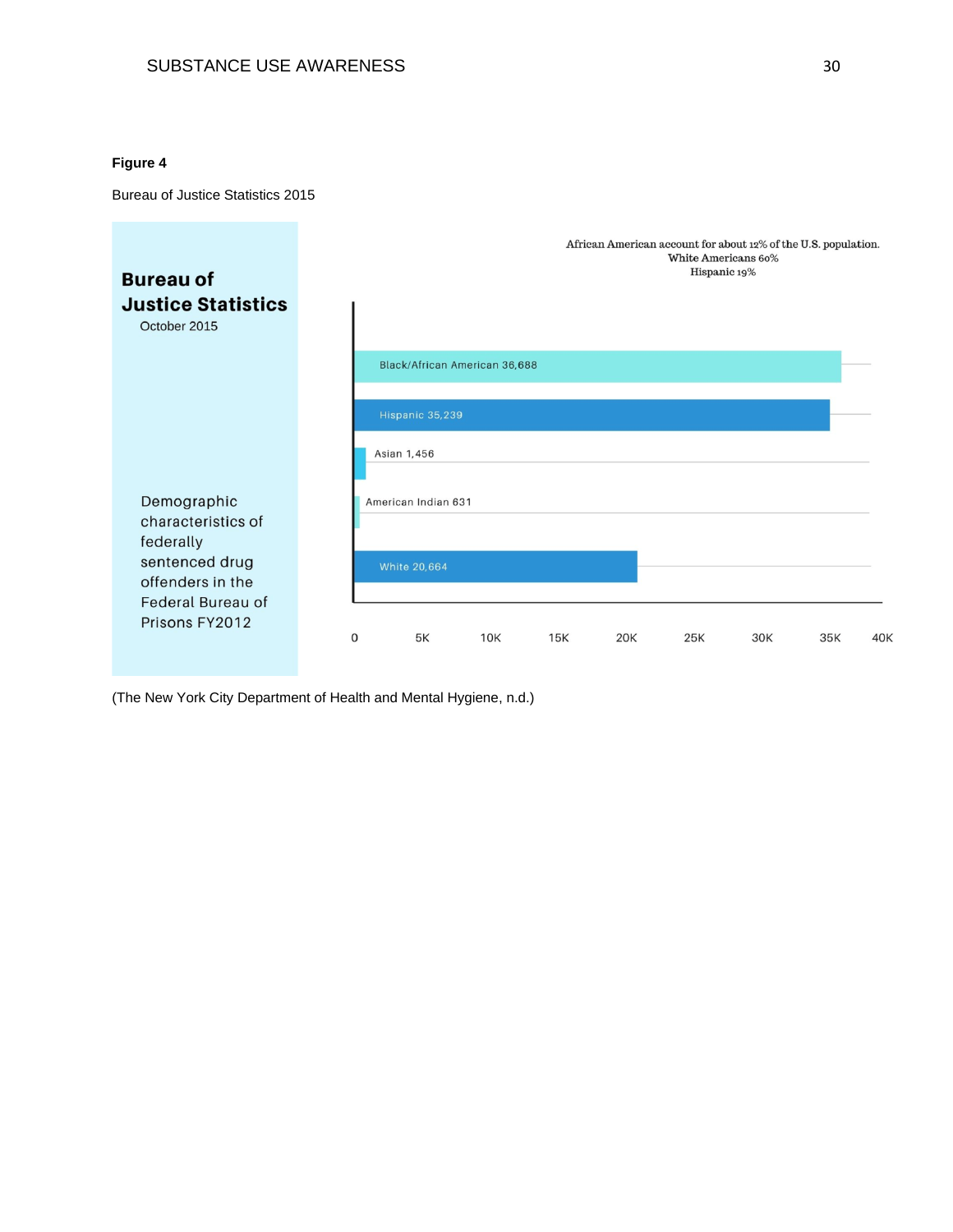#### **REFERENCES**

- Anthony, E. K., Jenson, J. M., & Howard, M. O. (2021). *Social Policy for Children and Families: A Risk and Resilience Perspective. In Chapter 8 Policies and programs for adolescent substance abuse* (Fourth ed., p. 261). SAGE Publications, Inc.
- Black, L. L., & Stone, D. (2005). Expanding the definition of privilege: The concept of social privilege. *Journal of Multicultural Counseling and Development*, 33(4), 243–255. https://doi.org/10.1002/j.2161-1912.2005.tb00020.x
- Bureau of Substance Addiction Services. (2018). *Report: Geographical Fact Sheet*. Massachusetts Department of Public Health. mass.gov
- Burns, B. J., Costello, E. J., Angold, A., Tweed, D., Stangl, D., Farmer, E. M., & Erkanli, A. (1995). Children's mental health service use across service sectors. *Health Affairs*, 14, 147–159. https://doi:10.1377/hlthaff.14.3.147
- Campbell, N., (2007). Discovering Addiction: The Science and Politics of Substance Abuse Research. *Social History of Medicine*. (21)3.
- Center for Disease Control and Prevention. (n.d.). *Age 21 Minimum Legal Drinking Age*. CDC.Gov. Retrieved April 19, 2022, from

https://www.cdc.gov/alcohol/fact-sheets/minimum-legal-drinking-age.htm

- Center for Education Policy Analysis. (2019). *Racial and ethnic achievement gaps.* <https://cepa.stanford.edu/educational-opportunity-monitoring-project/achievemen> t-gaps/ race/#second
- Crutchfield, J., Phillipo, K., & Frey, A. J. (2020). Structural racism in schools: A view through the lens of the National School Social Work Practice Model. *Children & Schools.* Advance online publication. https://doi.org/10.1093/cs/cdaa015

Demirezena, D., Karaka, A., Sener, D. K., Ankarali H., (2019). Agents of change: the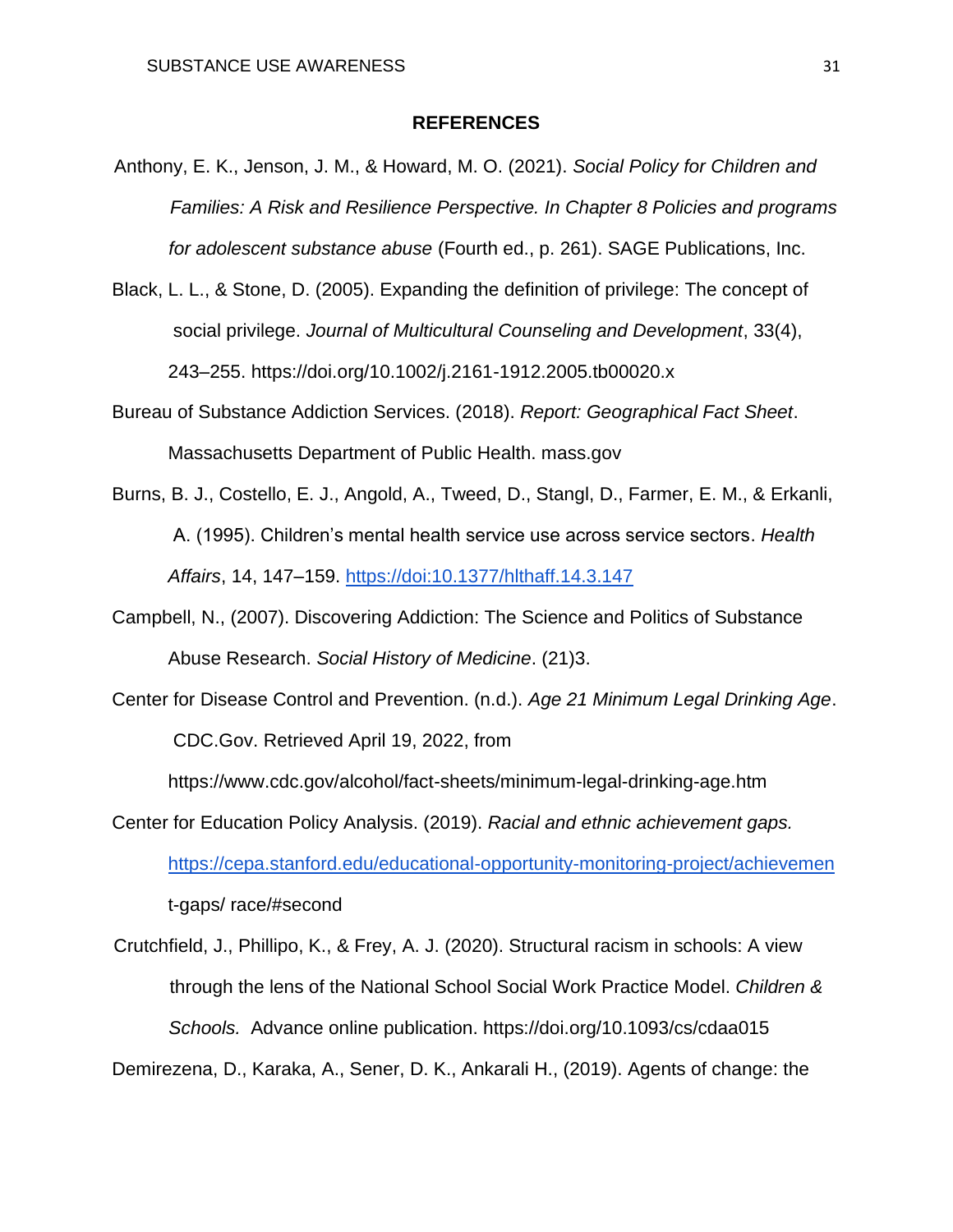role of peer education programs in preventing substance abuse. *Journal of Child and Adolescent Substance Abuse.* 28(5). p. 376-387.

[https://doi.org/10.1080/1067828X.2020.176661](https://doi.org/10.1080/1067828X.2020.1766618)

DiZoglio, D. (2021). *Bill S.322.* General Court of the Commonwealth of Massachusetts. <https://malegislature.gov/Bills/192/S322>

Food and Drug Administration. (n.d.). *Food Standards and the 1906 Act.* FDA.gov.

Retrieved April 24, 2022, from

[https://www.fda.gov/about-fda/histories-product-regulation/food-standards-and-](https://www.fda.gov/about-fda/histories-product-regulation/food-standards-and-19)

[19](https://www.fda.gov/about-fda/histories-product-regulation/food-standards-and-19)

06-act

- Hall, W. J., Lanier, P., Jenson, J. M., & Fraser, M. W. (2021). *Social Policy for Children and Families: A Risk and Resilience Perspective (Fourth ed.)* [E-book]. SAGE Publications, Inc.
- Hawkins, J. D., Catalano, R. F., & Miller, J. Y. (1992). Risk and protective factors for alcohol and other drug problems in adolescence and early adulthood: implications for substance abuse prevention. *Psychological Bulletin*, 112(1), 64-105
- H.R.5484 99th Congress (1985–1986): *Anti-Drug Abuse Act of 1986*. (n.d.). Congress.Gov | Library of Congress. Retrieved April 24, 2022, from https://www.congress.gov/bill/99th-congress/house-bill/5484
- Jones, C. M., Clayton, H. B., et al. (August 21, 2019). *Prescription opioid misuse and use of alcohol and other substances among high school students — youth risk behavior survey.* MMWR. 1(69).

Kann, L., McManus, T., Harris, W. A., et al. (2018). *Youth risk behavior surveillance—*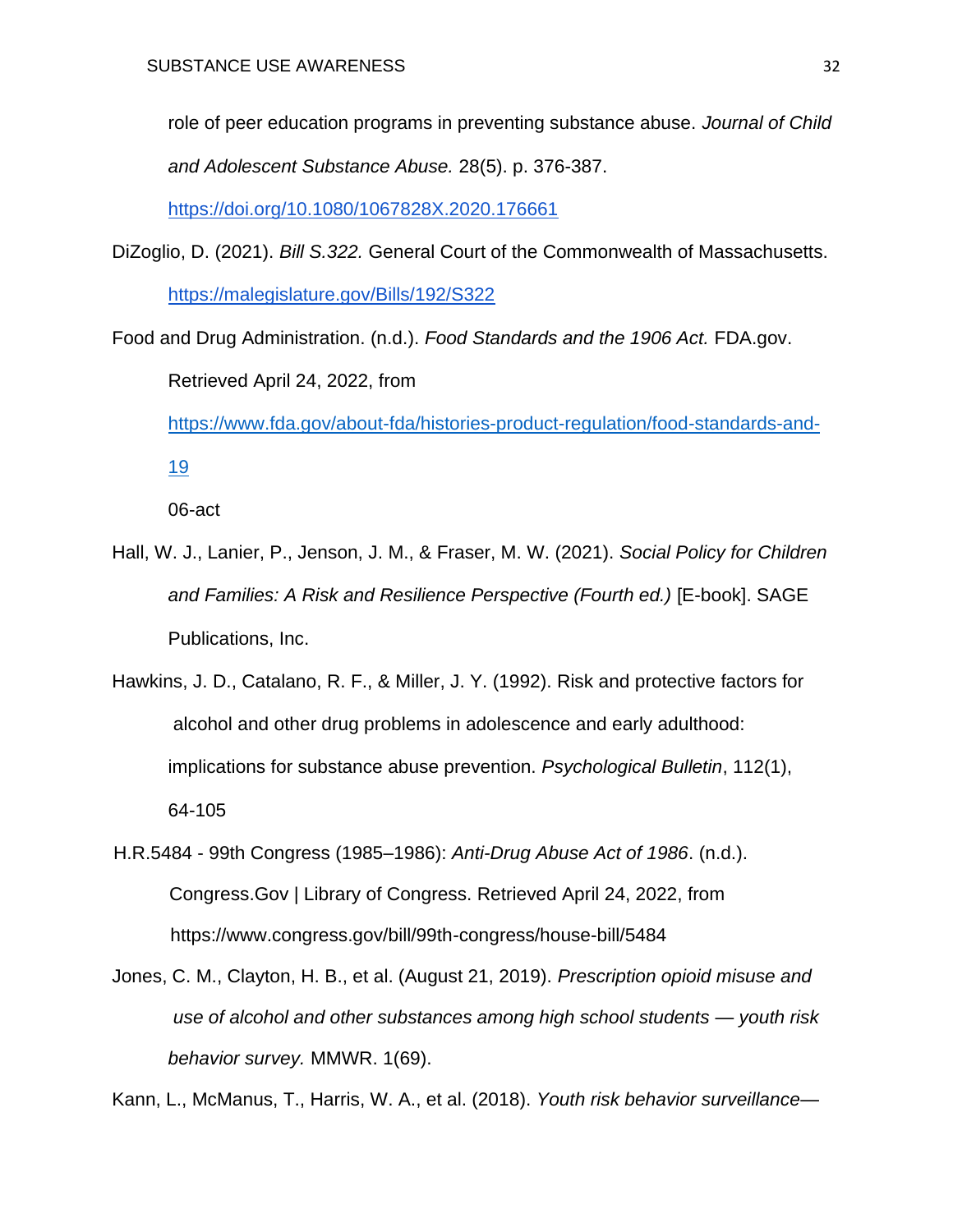*United States*, 2017. MMWR Surveillance Summary, 67(8), 1-479.

- Kelly, J. G. (1966). Ecological constraints on mental health services. *American Psychologist*, *21*(6), 535–539. https://doi.org/10.1037/h0023598
- Mcbride, D.C., VanderWaal, C.J., & Terry-McElrath, Y.M. (2001). *The drugs-crime wars: Past, present and future directions in theory, policy and program interventions* (Research Paper Series 14). The National Institute of Justice.
- Merriam-Webster. (n.d.-a). *Addiction*. Merriam-Webster.com dictionary. Retrieved May 3, 2022, from https://www.merriam-webster.com/dictionary/addiction
- Merriam-Webster. (n.d-b.). *Drug*. In Merriam-Webster.com dictionary. Retrieved May 3, 2022, from https://www.merriam-webster.com/dictionary/drug
- Merriam-Webster. (n.d.-c). *Substance*. In Merriam-Webster.com dictionary. Retrieved May 3, 2022, from https://www.merriam-webster.com/dictionary/substance
- Merriam-Webster. (n.d.-d). *Substance abuse*. In Merriam-Webster.com dictionary. Retrieved May 3, 2022, from

https://www.merriam-webster.com/dictionary/substance%20abuse

National Drug Control Strategy. (2020, February). *FY 2021 Funding Highlights*. Office of National Drug Control Policy.

<https://trumpwhitehouse.archives.gov/wp-content/uploads/2020/02/FY-2021-Nati>

onal-Drug-Control-Budget-Highlights.pdf

National Center for HIV, Viral Hepatitis, STD, and TB Prevention (NCHHSTP). (July 2018). *Substance Use and Sexual Risk Behaviors Among Youth.* Center of Disease Control and Prevention. Substance Use and [Sexual Risk Behaviors](https://www.cdc.gov/healthyyouth/substance-use/pdf/dash-substance-use-fact-sheet.pdf)  [Among Youth \(cdc.gov\)](https://www.cdc.gov/healthyyouth/substance-use/pdf/dash-substance-use-fact-sheet.pdf)

Physicians and Lawyers for National Drug Policy. (April 2008). *Alcohol and Other Drug*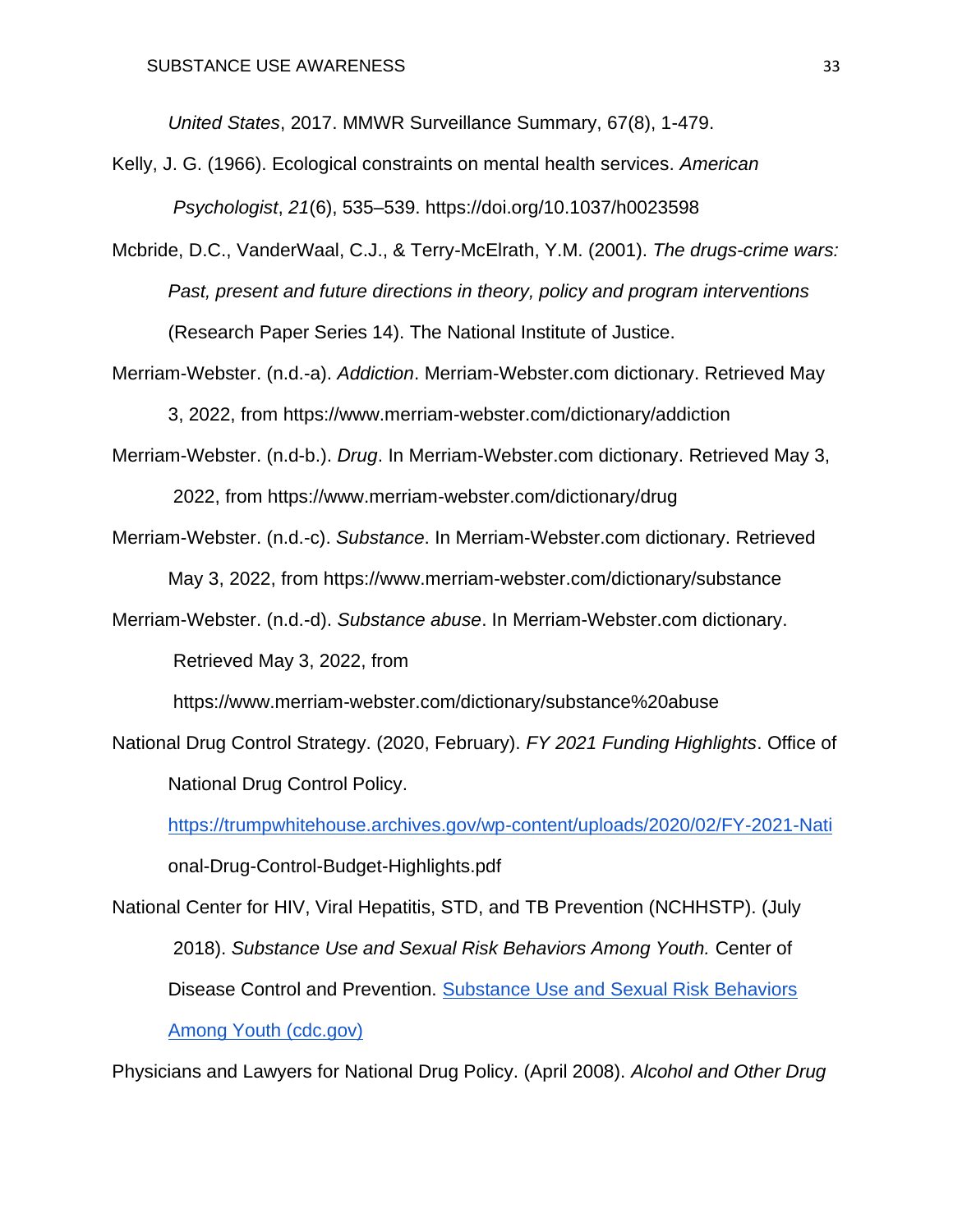*Problems: A Public Health and Public Safety Priority.* [www.plndp.org](http://www.plndp.org/)

- Recovery Research Institute. (2022). Addictionary®. Recoveryanswers.Org. https://www.recoveryanswers.org/addiction-ary/
- Robins, L.N. (January 1995). The natural history of substance use as a guide to setting drug policy. *American Journal of Public Health*. 85(1).
- Robinson, K., Sir. (2013). *Changing paradigms: ADHD, creativity and the education system.* https://www.youtube.com/watch?v=\_dUNWW2D3BM
- Shatterproof. (2021). *Stigma-Addiction Language Guide*. Shatterproof.Org. Retrieved April 23, 2022, from
	- <https://www.shatterproof.org/sites/default/files/2021-02/Stigma-AddictionLanguag> eGuide-

v3.pdf#:~:text=To%20date%2C%20some%20progress%20has%20been%20ma de%20to,people%20with%20stigmatized%20conditions%2C%20including%20su bstance%20use%20disorder.

- Snyder, H. (1990). *Growth in minority detentions attributed to drug law violators*. Office of Juvenile Justice and Delinquency Prevention.
- Substance Abuse and Mental Health Services Administration. (January 2014). *What*

*is Substance Abuse Treatment? A booklet to families.* SMA14-4126.

<https://store.samhsa.gov/>

- Substance Abuse and Mental Health Services Administration. (2020). *National Survey of Substance Abuse Treatment Services (N-SSATS).* [\\*2020 N-SSATS Report](https://www.samhsa.gov/data/sites/default/files/reports/rpt35313/2020_NSSATS_FINAL.pdf) [\(samhsa.gov\)](https://www.samhsa.gov/data/sites/default/files/reports/rpt35313/2020_NSSATS_FINAL.pdf)
- Substance Abuse and Mental Health Services Administration. (2020). *National Survey on Drug Use and Health (NSDUH).* [2020 National Survey of Drug Use and](https://www.samhsa.gov/data/release/2020-national-survey-drug-use-and-health-nsduh-releases) [Health \(NSDUH\) Releases | CBHSQ Data \(samhsa.gov\)](https://www.samhsa.gov/data/release/2020-national-survey-drug-use-and-health-nsduh-releases)